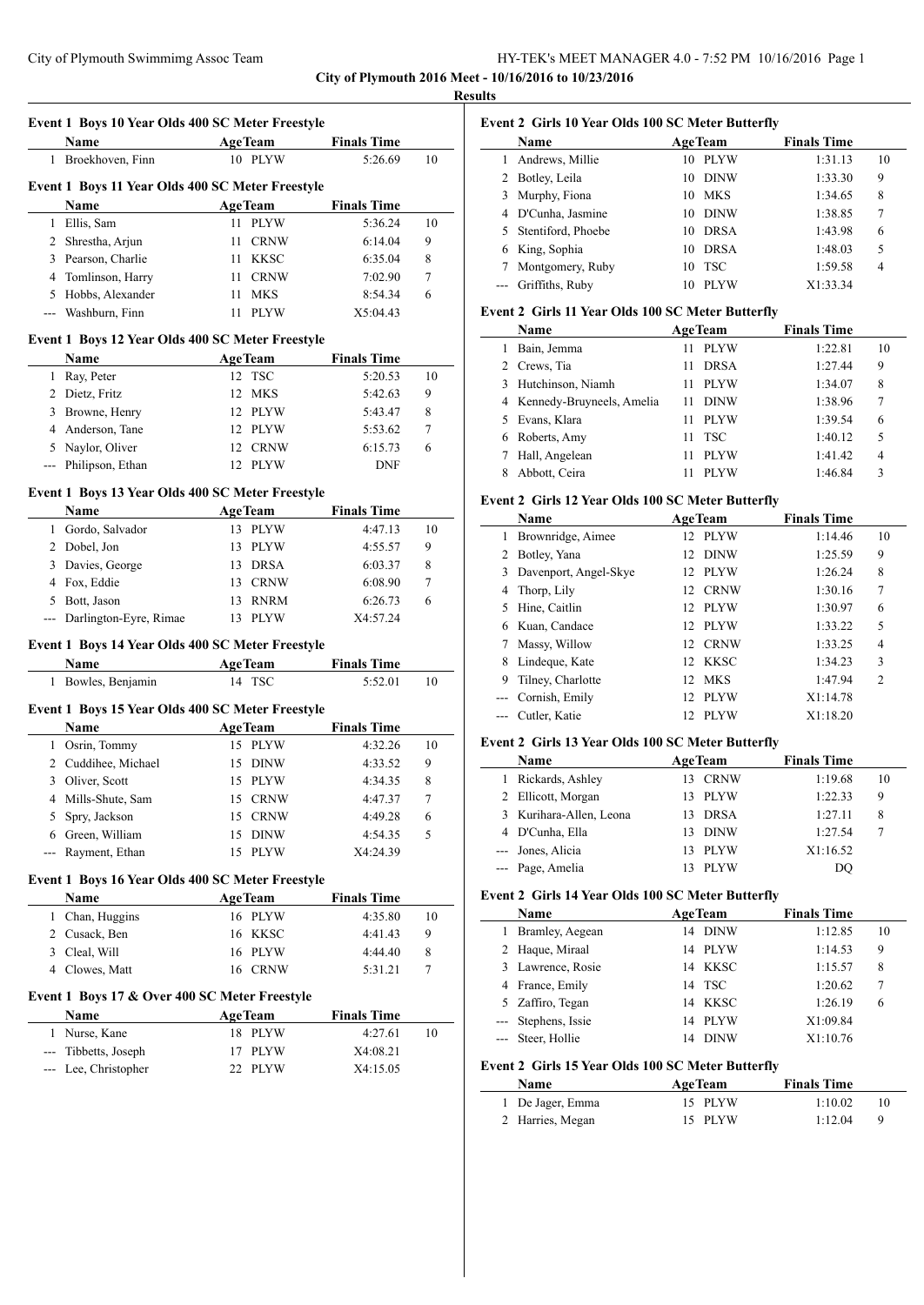# City of Plymouth Swimmimg Assoc Team HY-TEK's MEET MANAGER 4.0 - 7:52 PM 10/16/2016 Page 2 **City of Plymouth 2016 Meet - 10/16/2016 to 10/23/2016**

| ۰<br>I<br>н |  |
|-------------|--|
|             |  |

|                | (Event 2 Girls 15 Year Olds 100 SC Meter Butterfly) |                                                                               |                               |                | 4                                                                                                                       |
|----------------|-----------------------------------------------------|-------------------------------------------------------------------------------|-------------------------------|----------------|-------------------------------------------------------------------------------------------------------------------------|
|                |                                                     |                                                                               |                               |                |                                                                                                                         |
|                | Name                                                | <b>AgeTeam</b>                                                                | <b>Finals Time</b>            |                | 5                                                                                                                       |
|                | 3 McGowan, Lily                                     | 15 CRNW                                                                       | 1:30.07                       | 8              |                                                                                                                         |
|                | --- Wood, Sydney                                    | 15 PLYW                                                                       | X1:11.01                      |                |                                                                                                                         |
|                |                                                     |                                                                               |                               |                |                                                                                                                         |
|                | Event 2 Girls 16 Year Olds 100 SC Meter Butterfly   |                                                                               |                               |                |                                                                                                                         |
|                | Name                                                | <b>AgeTeam</b>                                                                | <b>Finals Time</b>            |                | Event                                                                                                                   |
|                | 1 Arundel, Gemma                                    | 16 TSC                                                                        | 1:17.88                       | 10             |                                                                                                                         |
|                | 2 Borg-Cardona, Melanie                             | 16 PLYW                                                                       | 1:27.10                       | 9              | 1                                                                                                                       |
|                | Event 2 Girls 17 & Over 100 SC Meter Butterfly      |                                                                               |                               |                | 2                                                                                                                       |
|                | Name                                                | <b>AgeTeam</b>                                                                | <b>Finals Time</b>            |                | 3                                                                                                                       |
|                | 1 Bates, Olivia                                     | 17 TSC                                                                        | 1:31.42                       | 10             |                                                                                                                         |
|                |                                                     |                                                                               |                               |                |                                                                                                                         |
|                | Event 3 Boys 10 Year Olds 100 SC Meter Backstroke   |                                                                               |                               |                | Event.                                                                                                                  |
|                | Name                                                | <b>AgeTeam</b>                                                                | <b>Finals Time</b>            |                |                                                                                                                         |
|                | 1 Paker, Berk                                       | 10 PLYW                                                                       | 1:28.37                       | 10             | 1                                                                                                                       |
|                | 2 Caldwell, Jack                                    | 10 PLYW                                                                       | 1:28.72                       | 9              | 2                                                                                                                       |
|                | 3 Williams, Joshua                                  | 10 PLYW                                                                       | 1:32.13                       | 8              | 3                                                                                                                       |
|                | 4 Jones, Thomas                                     | 10 DINW                                                                       | 1:32.26                       | 7              | 4                                                                                                                       |
|                | 5 Woodhouse, Kieran                                 | 10 PLYW                                                                       | 1:34.61                       | 6              | 5                                                                                                                       |
|                | 6 Schroeder, Quinlan                                | 10 MKS                                                                        | 1:42.30                       | 5              | 6                                                                                                                       |
|                | 7 Hallows, Ashton                                   | 10 PLYW                                                                       | 1:43.34                       | $\overline{4}$ |                                                                                                                         |
|                | 8 Stone, Haydn                                      | 10 DINW                                                                       | 1:47.35                       | 3              |                                                                                                                         |
|                | 9 Overton, Tom                                      | 10 PLYW                                                                       | 1:58.95                       | $\overline{c}$ | Event.                                                                                                                  |
|                | --- Broekhoven, Finn                                | 10 PLYW                                                                       | X1:25.33                      |                |                                                                                                                         |
| ---            | Rice, Samuel                                        | 10 TSC                                                                        | DQ                            |                | 1                                                                                                                       |
|                |                                                     | 10.4 No contact with wall during turn or turn not made from wall or took stri |                               |                | 2                                                                                                                       |
|                |                                                     |                                                                               |                               |                | 3                                                                                                                       |
|                |                                                     |                                                                               |                               |                |                                                                                                                         |
|                | Event 3 Boys 11 Year Olds 100 SC Meter Backstroke   |                                                                               |                               |                |                                                                                                                         |
|                | Name                                                | AgeTeam                                                                       | <b>Finals Time</b>            |                |                                                                                                                         |
|                | 1 Godwin, Anthony                                   | 11 PLYW                                                                       | 1:26.00                       | 10             |                                                                                                                         |
|                | 2 Davies, Sonny                                     | 11 PLYW                                                                       | 1:30.49                       | 9              |                                                                                                                         |
|                | 3 White, Danny                                      | <b>DRSA</b><br>11                                                             | 1:30.61                       | 8              |                                                                                                                         |
|                | 4 Tomlinson, Harry                                  | 11 CRNW                                                                       | 1:34.04                       | 7              |                                                                                                                         |
|                | 5 Shrestha, Arjun                                   | 11 CRNW                                                                       | 1:39.70                       | 6              |                                                                                                                         |
|                | 6 Pearson, Charlie                                  | 11 KKSC                                                                       | 1:42.61                       | 5              |                                                                                                                         |
| 7              | Hobbs, Alexander                                    | 11 MKS                                                                        | 1:56.89                       | 4              |                                                                                                                         |
| $\overline{a}$ | Lemon, Max                                          | <b>TSC</b><br>11                                                              | DQ                            |                |                                                                                                                         |
|                |                                                     | 6.2 Left position on the back (other than to initiate a turn)                 |                               |                | 1                                                                                                                       |
|                | Palmer, Samuel                                      | 11<br>TSC                                                                     | DQ                            |                |                                                                                                                         |
|                | 6.4 Not on back when leaving the wall               |                                                                               |                               |                |                                                                                                                         |
|                |                                                     |                                                                               |                               |                |                                                                                                                         |
|                | Event 3 Boys 12 Year Olds 100 SC Meter Backstroke   |                                                                               |                               |                |                                                                                                                         |
|                | <b>Name</b>                                         | <b>AgeTeam</b>                                                                | <b>Finals Time</b>            |                |                                                                                                                         |
| 1              | Cann, Joshua                                        | 12 PLYW                                                                       | 1:21.94                       | 10             |                                                                                                                         |
|                | 2 Anderson, Tane                                    | 12<br><b>PLYW</b>                                                             | 1:22.59                       | 9              |                                                                                                                         |
|                | 3 Dietz, Fritz                                      | <b>MKS</b><br>12                                                              | 1:24.22                       | 8              |                                                                                                                         |
|                | 4 Stone, Lloyd                                      | 12 DINW                                                                       | 1:24.54                       | 7              |                                                                                                                         |
|                | 5 Browne, Henry                                     | 12 PLYW                                                                       | 1:24.83                       | 6              |                                                                                                                         |
|                | 6 Naylor, Oliver                                    | 12 CRNW                                                                       | 1:30.91                       | 5              |                                                                                                                         |
|                | 7 Byrom, Arthur                                     | 12 DRSA                                                                       | 1:34.60                       | 4              |                                                                                                                         |
|                | 8 Cornish, Sam                                      | 12 PLYW                                                                       | 1:37.72                       | 3              |                                                                                                                         |
|                | 9 Clark, Oscar                                      | 12 CRNW                                                                       | 1:38.89                       | 2              |                                                                                                                         |
|                | Event 3 Boys 13 Year Olds 100 SC Meter Backstroke   |                                                                               |                               |                |                                                                                                                         |
|                | Name                                                |                                                                               |                               |                |                                                                                                                         |
| 1              |                                                     | <b>AgeTeam</b><br>13 TSC                                                      | <b>Finals Time</b><br>1:16.41 | 10             |                                                                                                                         |
|                | Morgan, Alfie<br>2 Stewart, Sam                     | 13<br>PLYW                                                                    | 1:19.77                       | 9              | <b>Event</b><br>1<br>2<br>Event<br>2<br>3<br>4<br>5<br>6<br>7<br>8<br>9<br>10<br>11<br>12<br>13<br>14<br>15<br>16<br>17 |

| э |                            |         |          |   |  |
|---|----------------------------|---------|----------|---|--|
|   | 4 Short, Leighton          | 13 DRSA | 1:24.01  |   |  |
|   | 5 Fox, Eddie               | 13 CRNW | 1:25.03  | 6 |  |
|   | --- Robinson, Connor       | 13 PLYW | X1:09.32 |   |  |
|   | --- Dobel, Jon             | 13 PLYW | X1:11.46 |   |  |
|   | --- Darlington-Eyre, Rimae | 13 PLYW | X1:14.31 |   |  |
|   |                            |         |          |   |  |

# **Event 3 Boys 14 Year Olds 100 SC Meter Backstroke**

| Name                | <b>AgeTeam</b> |         | <b>Finals Time</b> |    |
|---------------------|----------------|---------|--------------------|----|
| 1 Suckling, Ben     |                | 14 CRNW | 1:10.75            | 10 |
| 2 Paker, Batuhan    |                | 14 PLYW | 1:11.32            | 9  |
| 3 Sparrow, Archie   |                | 14 MKS  | 1:29.09            | 8  |
| --- Pilgrim, Daniel |                | 14 MKS  | DO.                |    |

# 10.8 Device or swimsuit aiding speed, buoyancy, endurance or unauthorized

# **Event 3 Boys 15 Year Olds 100 SC Meter Backstroke**

|   | <b>Name</b>        | <b>AgeTeam</b>    | <b>Finals Time</b> |    |
|---|--------------------|-------------------|--------------------|----|
|   | 1 Osrin, Tommy     | PLYW<br>15        | 1:06.48            | 10 |
|   | 2 Spry, Jackson    | 15 CRNW           | 1:07.83            | 9  |
| 3 | Wong, Ray          | 15 PLYW           | 1:08.21            | 8  |
|   | 4 Christie, Alex   | <b>DRSA</b><br>15 | 1:11.77            | 7  |
|   | 5 Mills-Shute, Sam | 15 CRNW           | 1:13.40            | 6  |
| 6 | Burston, Sam       | <b>DRSA</b><br>15 | 1:19.75            | 5  |
|   | --- Noble, Harry   | <b>DRSA</b><br>15 | X59.76             |    |

#### **Event 3 Boys 16 Year Olds 100 SC Meter Backstroke**

| <b>Name</b>     | <b>AgeTeam</b> | <b>Finals Time</b> |    |
|-----------------|----------------|--------------------|----|
| 1 France, Jake  | 16 TSC         | 1:07.53            | 10 |
| 2 Cusack, Ben   | 16 KKSC        | 1:07.98            | 9  |
| 3 Roebuck, Adam | 16 CRNW        | 1:19.16            | 8  |

#### **Event 3 Boys 17 & Over 100 SC Meter Backstroke**

| <b>Name</b>           | <b>AgeTeam</b> | <b>Finals Time</b> |    |
|-----------------------|----------------|--------------------|----|
| 1 Rookes, Nathaniel   | 23 TSC         | 1:06.52            | 10 |
| 2 Morgan, George      | 17 TSC         | 1:09.04            | 9  |
| --- Tibbetts, Joseph  | 17 PLYW        | X58.67             |    |
| --- Greenwood, Nathan | 17 PLYW        | X1:00.52           |    |
| --- Dinham, Sam       | 18 PLYW        | X1:01.56           |    |

#### **Event 4 Girls 9 Year Olds 50 SC Meter Backstroke**

|    | Name                                                                                                                                                  |   | <b>AgeTeam</b> | <b>Finals Time</b> |       |                |
|----|-------------------------------------------------------------------------------------------------------------------------------------------------------|---|----------------|--------------------|-------|----------------|
| 1  | Kinsey, Alice                                                                                                                                         | 9 | <b>CRNW</b>    |                    | 44.87 | 10             |
| 2  | Shute, Olivia                                                                                                                                         | 9 | <b>CRNW</b>    |                    | 46.58 | 9              |
| 3  | Dawdry, Oceana                                                                                                                                        | 9 | <b>PLYW</b>    |                    | 47.55 | 8              |
| 4  | Braine, Verity                                                                                                                                        | 9 | <b>PLYW</b>    |                    | 48.66 | 7              |
| 5  | Tremayne, Holly                                                                                                                                       | 9 | <b>PLYW</b>    |                    | 49.28 | 6              |
| 6  | Lamerton, Kajsa                                                                                                                                       | 9 | <b>PLYW</b>    |                    | 50.26 | 5              |
| 7  | Benfield, Amelia                                                                                                                                      | 9 | KKSC           |                    | 50.29 | 4              |
| 8  | Louis, Sarah                                                                                                                                          | 9 | <b>DRSA</b>    |                    | 50.31 | 3              |
| 9  | Riggott, Matilda                                                                                                                                      | 9 | <b>MKS</b>     |                    | 50.73 | $\overline{2}$ |
| 10 | Dawdry, Skyla                                                                                                                                         | 9 | <b>PLYW</b>    |                    | 51.13 | 1              |
| 11 | Kirkham, Gracie-Mae                                                                                                                                   | 9 | <b>CRNW</b>    |                    | 51.14 |                |
| 12 | Pollak, Isla                                                                                                                                          | 9 | <b>DINW</b>    |                    | 51.26 |                |
| 13 | Kennedy-Bruyneels, Isabelle                                                                                                                           | 9 | <b>DINW</b>    |                    | 51.95 |                |
| 14 | Tilney, Hannah                                                                                                                                        | 9 | <b>MKS</b>     |                    | 52.26 |                |
| 15 | Hess, Louisa                                                                                                                                          | 9 | <b>MKS</b>     |                    | 53.01 |                |
| 16 | Coy, Olivia                                                                                                                                           | 9 | <b>PLYW</b>    |                    | 54.09 |                |
| 17 | Wisely, Annie                                                                                                                                         | 9 | <b>PLYW</b>    |                    | 56.07 |                |
|    | Heal, Daisy                                                                                                                                           | 9 | <b>MKS</b>     |                    | DQ    |                |
|    | $\mathcal{L}$ at $\mathcal{L}$ at $\mathcal{L}$ at $\mathcal{L}$ at $\mathcal{L}$ at $\mathcal{L}$ at $\mathcal{L}$ at $\mathcal{L}$ at $\mathcal{L}$ |   |                |                    |       |                |

6.2 Left position on the back (other than to initiate a turn)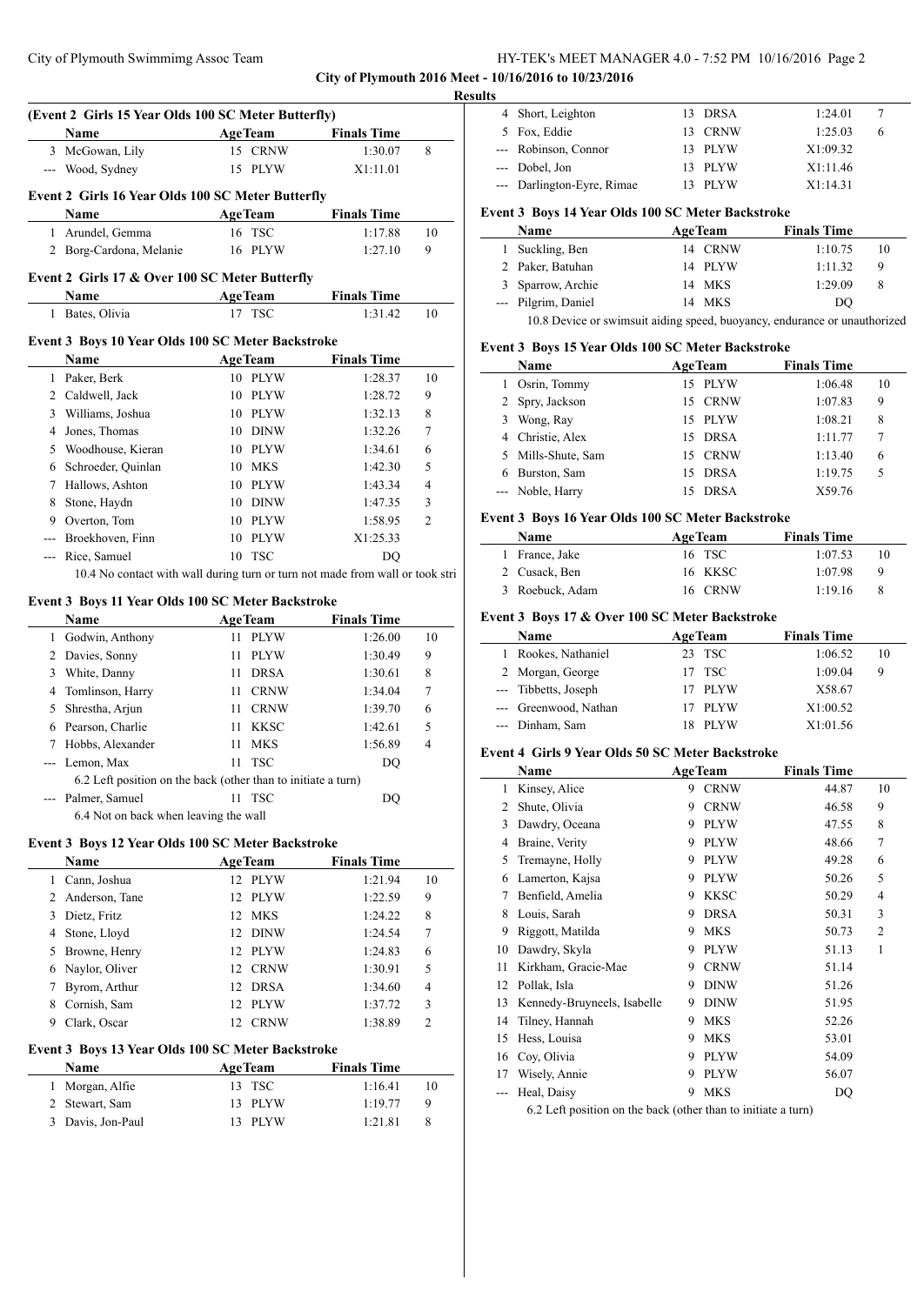## City of Plymouth Swimmimg Assoc Team HY-TEK's MEET MANAGER 4.0 - 7:52 PM 10/16/2016 Page 3 **City of Plymouth 2016 Meet - 10/16/2016 to 10/23/2016**

**Results**

|                | <b>Name</b>         |    | AgeTeam                      | <b>Finals Time</b> |                |
|----------------|---------------------|----|------------------------------|--------------------|----------------|
| 1              | Fraser, Scarlett    | 10 | <b>PLYW</b>                  | 39.56              | 10             |
| 2              | Powell, Erin        | 10 | <b>PLYW</b>                  | 39.84              | 9              |
| 3              | Murphy, Louise      | 10 | <b>MKS</b>                   | 40.47              | 8              |
| $\overline{4}$ | Freeman, Holly      | 10 | <b>PLYW</b>                  | 40.57              | 7              |
| 5              | Nicholls, Sarah     | 10 | <b>PLYW</b>                  | 41.41              | 6              |
| 6              | Botley, Leila       | 10 | <b>DINW</b>                  | 41.56              | 5              |
| 7              | D'Cunha, Jasmine    | 10 | <b>DINW</b>                  | 42.07              | $\overline{4}$ |
| 8              | Schlussas, Isabella | 10 | <b>CRNW</b>                  | 42.32              | 3              |
| 9              | Wilson, Martha      | 10 | <b>PLYW</b>                  | 43.03              | $\overline{c}$ |
| 10             | Murphy, Fiona       | 10 | <b>MKS</b>                   | 43.08              | 1              |
| 11             | Oman, Madison       | 10 | <b>DINW</b>                  | 43.13              |                |
| 12             | Chapman, Alice      | 10 | <b>DINW</b>                  | 43.21              |                |
| $*13$          | Mugleston, Kate     | 10 | $\mathop{\rm CRNW}\nolimits$ | 43.55              |                |
| $*13$          | Chilton, Emma       | 10 | <b>DRSA</b>                  | 43.55              |                |
| 15             | Maguire, Orla       | 10 | <b>TSC</b>                   | 44.52              |                |
| 16             | Stentiford, Phoebe  | 10 | <b>DRSA</b>                  | 46.12              |                |
| 17             | King, Sophia        | 10 | <b>DRSA</b>                  | 46.28              |                |
| 18             | Daymond, Sophie     | 10 | <b>TSC</b>                   | 47.13              |                |
| 19             | Perkins, Kaia-Lily  | 10 | <b>PLYW</b>                  | 47.52              |                |
| 20             | Walker, Carys       | 10 | <b>DRSA</b>                  | 47.53              |                |
| 21             | Montgomery, Ruby    | 10 | <b>TSC</b>                   | 52.50              |                |
| 22             | Jones, Abigail      | 10 | <b>CRNW</b>                  | 52.62              |                |
| 23             | Vatcher, Imogen     | 10 | <b>PLYW</b>                  | 52.96              |                |
| 24             | King, Lyla          | 10 | <b>CRNW</b>                  | 55.14              |                |
| 25             | Hearnden, Eryn      | 10 | <b>CRNW</b>                  | 55.17              |                |
| 26             | Stevens, Jorja      | 10 | <b>DINW</b>                  | 57.02              |                |
| ---            | Priestley, Lily     | 10 | <b>CRNW</b>                  | <b>DO</b>          |                |

#### **Event 4 Girls 11 Year Olds 50 SC Meter Backstroke**

|       | Name                      |    | <b>AgeTeam</b> | <b>Finals Time</b> |                |
|-------|---------------------------|----|----------------|--------------------|----------------|
| 1     | Crews, Tia                | 11 | <b>DRSA</b>    | 37.32              | 10             |
| 2     | Cragg, Eva                | 11 | <b>PLYW</b>    | 37.45              | 9              |
| 3     | Dolton, Katie             | 11 | <b>PLYW</b>    | 39.21              | 8              |
| 4     | Tinney, Olivia            | 11 | <b>PLYW</b>    | 39.49              | 7              |
| 5     | Hall, Angelean            | 11 | <b>PLYW</b>    | 39.81              | 6              |
| 6     | Kennedy-Bruyneels, Amelia | 11 | <b>DINW</b>    | 40.06              | 5              |
| 7     | Mitchell, Alice           | 11 | <b>PLYW</b>    | 41.96              | 4              |
| 8     | Hess, Annabelle           | 11 | <b>MKS</b>     | 42.06              | 3              |
| 9     | Atkin, Mollie             | 11 | <b>CRNW</b>    | 42.43              | $\overline{c}$ |
| $*10$ | Abbott, Ceira             | 11 | <b>PLYW</b>    | 44.05              | 0.5            |
| $*10$ | English, Georgia          | 11 | <b>DRSA</b>    | 44.05              | 0.5            |
| 12    | Roberts, Amy              | 11 | <b>TSC</b>     | 44.29              |                |
| 13    | Louis, Amelia             | 11 | <b>DRSA</b>    | 44.37              |                |
| 14    | Daly, Abigail             | 11 | <b>DRSA</b>    | 45.19              |                |
| 15    | Howes, Izzy               | 11 | <b>PLYW</b>    | 46.89              |                |
| 16    | Grudleva, Yoana           | 11 | <b>DINW</b>    | 49.13              |                |
| 17    | McVeigh, Cara             | 11 | <b>TSC</b>     | 49.52              |                |
| 18    | Stewart, Jessica          | 11 | <b>KKSC</b>    | 49.89              |                |
| 19    | Laseby, Polly             | 11 | <b>TSC</b>     | 54.19              |                |
| 20    | Lovegrove, Grace          | 11 | <b>CRNW</b>    | 59.18              |                |

## **Event 4 Girls 12 Year Olds 50 SC Meter Backstroke**

| <b>Name</b>            | <b>AgeTeam</b> | <b>Finals Time</b> |    |
|------------------------|----------------|--------------------|----|
| 1 Morgan-Hughes, Emily | 12 DINW        | 35.78              |    |
| 2 Hine, Caitlin        | 12 PLYW        | 37.48              | -9 |

| 3  | Paltanaviciute, Karolina |    | 12 PLYW     | 38.12  | 8              |
|----|--------------------------|----|-------------|--------|----------------|
| 4  | Dennis, Alexandra        |    | 12 MKS      | 38.37  | 7              |
| 5  | Massy, Willow            | 12 | <b>CRNW</b> | 39.96  | 6              |
| 6  | Davis, Isabelle          | 12 | MKS         | 40.83  | 5              |
| 7  | Smart, Aimee             | 12 | <b>PLYW</b> | 41.33  | 4              |
| 8  | Sparrow, Persephone      | 12 | MKS         | 41.78  | 3              |
| 9  | Lindeque, Kate           | 12 | KKSC        | 42.00  | $\overline{2}$ |
| 10 | Aspen, Elizabeth         |    | 12 CRNW     | 42.37  | 1              |
| 11 | Cox, Izzy                | 12 | <b>TSC</b>  | 43.04  |                |
| 12 | Thorp, Lily              | 12 | <b>CRNW</b> | 43.32  |                |
| 13 | Swart, Myah              | 12 | <b>CRNW</b> | 43.77  |                |
| 14 | Hocking, Lauren          | 12 | <b>CRNW</b> | 43.91  |                |
| 15 | Nichol-Garcia, Isabel    | 12 | <b>MKS</b>  | 45.84  |                |
| 16 | Hearnden, Megan          | 12 | <b>CRNW</b> | 51.14  |                |
|    | Chapman, Emily           | 12 | <b>DINW</b> | X35.95 |                |

## **Event 4 Girls 13 Year Olds 50 SC Meter Backstroke**

|    | Name              |    | <b>AgeTeam</b> | <b>Finals Time</b> |                |
|----|-------------------|----|----------------|--------------------|----------------|
| 1  | Murphy, Claire    | 13 | <b>MKS</b>     | 35.12              | 10             |
| 2  | Cragg, Megan      | 13 | <b>PLYW</b>    | 35.14              | 9              |
| 3  | Spry, Hannah      | 13 | <b>CRNW</b>    | 36.91              | 8              |
| 4  | Page, Amelia      | 13 | <b>PLYW</b>    | 37.31              | 7              |
| 5  | Cusack, Charlotte | 13 | <b>KKSC</b>    | 38.72              | 6              |
| 6  | Godfrey, Olivia   | 13 | <b>MKS</b>     | 38.86              | 5              |
|    | Rainford, Kate    | 13 | <b>DRSA</b>    | 39.10              | 4              |
| 8  | D'Cunha, Ella     | 13 | <b>DINW</b>    | 39.46              | 3              |
| 9  | Smith, Maisy      | 13 | <b>PLYW</b>    | 40.48              | $\overline{2}$ |
| 10 | Bowles, Jessica   | 13 | <b>TSC</b>     | 41.52              | 1              |
| 11 | Fox, Millie       | 13 | <b>DINW</b>    | 42.18              |                |
|    | Osrin, Honey      | 13 | <b>PLYW</b>    | X30.32             |                |
|    | Jones, Alicia     | 13 | <b>PLYW</b>    | X32.74             |                |

## **Event 4 Girls 14 Year Olds 50 SC Meter Backstroke**

|    | <b>Name</b>      |    | <b>AgeTeam</b> | <b>Finals Time</b> |                |
|----|------------------|----|----------------|--------------------|----------------|
|    | Bramley, Aegean  |    | 14 DINW        | 33.37              | 10             |
| 2  | Ray, Charlotte   | 14 | <b>MKS</b>     | 35.08              | 9              |
| 3  | Oerlemans, Tonya |    | 14 PLYW        | 35.10              | 8              |
| 4  | Cramp, Rebecca   |    | 14 MKS         | 35.18              | 7              |
| 5. | Langman, Ellie   | 14 | KKSC           | 35.72              | 6              |
| 6  | Haque, Miraal    |    | 14 PLYW        | 36.01              | 5              |
|    | Dunn, Nicole     |    | 14 MKS         | 36.22              | 4              |
| 8  | France, Emily    |    | 14 TSC         | 37.21              | 3              |
| 9  | Zaffiro, Tegan   | 14 | <b>KKSC</b>    | 39.18              | $\overline{2}$ |
|    | Carne, Elle      | 14 | <b>PLYW</b>    | X31.84             |                |
|    | Poynter, Grace   | 14 | <b>PLYW</b>    | X32.99             |                |
|    | Pears, India     | 14 | <b>PLYW</b>    | X33.64             |                |

# **Event 4 Girls 15 Year Olds 50 SC Meter Backstroke**

| Name            | <b>AgeTeam</b> | <b>Finals Time</b> |  |
|-----------------|----------------|--------------------|--|
| 1 Aspen, Isobel | 15 CRNW        | 32.61<br>10        |  |
| 2 Stewart, Jess | 15 DRSA        | 33.30<br>9         |  |
| 3 Wood, Sydney  | 15 PLYW        | 34.45              |  |
| 4 Teague, Sarah | 15 TSC         | 35.51              |  |

# **Event 4 Girls 16 Year Olds 50 SC Meter Backstroke**

| Name                | <b>AgeTeam</b> | <b>Finals Time</b> |  |
|---------------------|----------------|--------------------|--|
| 1 Manning, Jessica  | 16 DRSA        | 31.19<br>10        |  |
| 2 Clemens, Jessamy  | 16 TSC         | 35.38<br>9         |  |
| 3 Abernethy, Isobel | 16 DRSA        | 35.87              |  |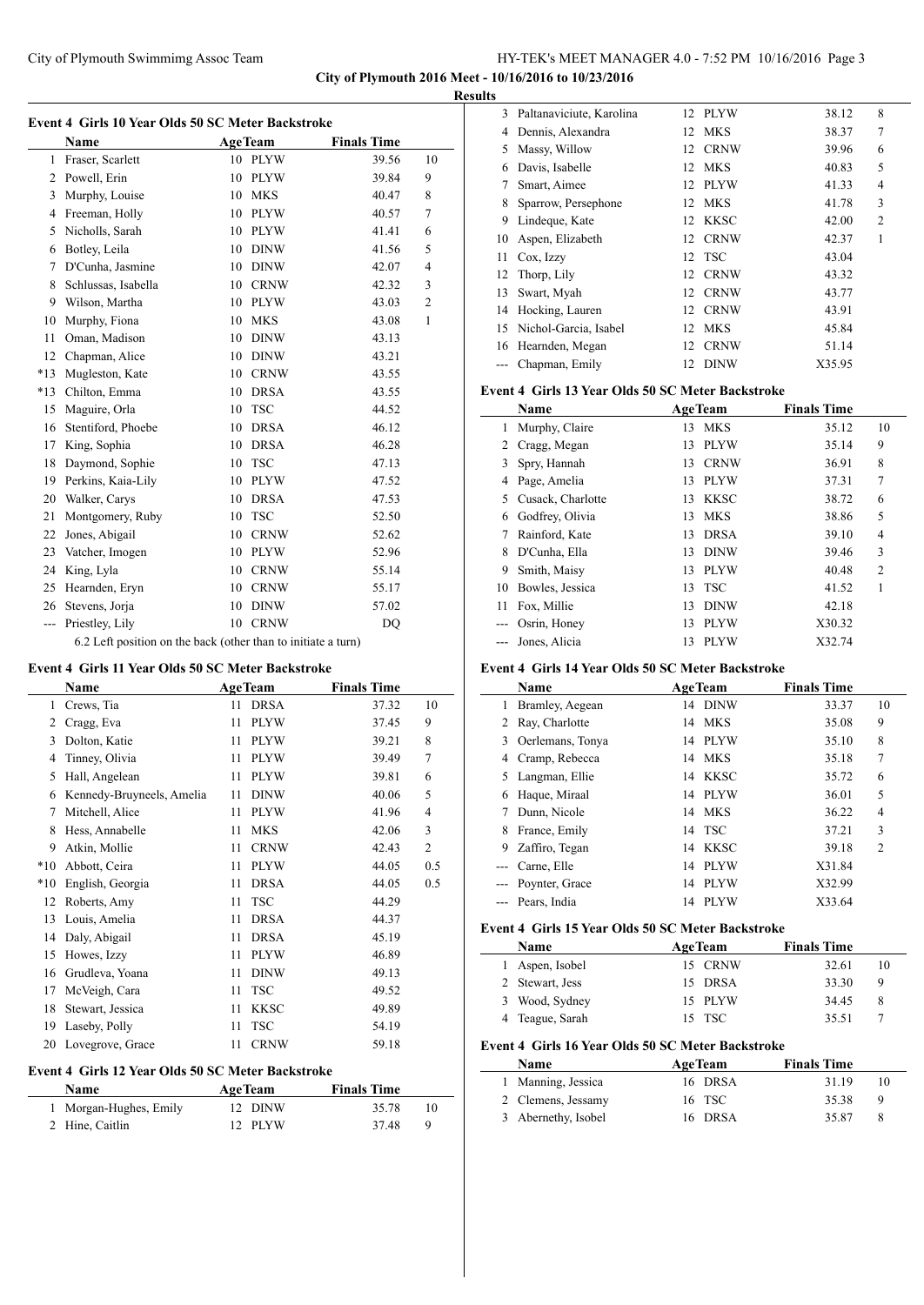## City of Plymouth Swimmimg Assoc Team HY-TEK's MEET MANAGER 4.0 - 7:52 PM 10/16/2016 Page 4 **City of Plymouth 2016 Meet - 10/16/2016 to 10/23/2016**

**Results**

 $\overline{\phantom{a}}$ 

 $\overline{a}$ 

|                | (Event 4 Girls 16 Year Olds 50 SC Meter Backstroke)                            |                |                           |                    |                |
|----------------|--------------------------------------------------------------------------------|----------------|---------------------------|--------------------|----------------|
|                | <b>Name</b>                                                                    | <b>AgeTeam</b> |                           | <b>Finals Time</b> |                |
| 4              | Arundel, Gemma                                                                 | 16             | <b>TSC</b>                | 36.11              | 7              |
|                | 5 Chitty, Hannah                                                               | 16             | <b>TSC</b>                | 36.38              | 6              |
|                | 6 Meredith, Laura                                                              | 16             | <b>TSC</b>                | 36.45              | 5              |
| 7              | Francis, Amber                                                                 |                | 16 TSC                    | 38.24              | 4              |
|                | Event 4 Girls 17 & Over 50 SC Meter Backstroke                                 |                |                           |                    |                |
|                |                                                                                |                |                           |                    |                |
|                | Name                                                                           |                | <b>AgeTeam</b>            | <b>Finals Time</b> |                |
|                | 1 Shaw, Laura                                                                  |                | 17 PLYW                   | 37.72              | 10<br>9        |
|                | 2 Bates, Olivia                                                                | 17             | <b>TSC</b><br><b>PLYW</b> | 39.02              |                |
|                | --- Davies, Abi                                                                | 17             |                           | X31.58             |                |
|                | Event 5 Boys 9 Year Olds 50 SC Meter Breaststroke                              |                |                           |                    |                |
|                | Name                                                                           |                | <b>AgeTeam</b>            | <b>Finals Time</b> |                |
|                | 1 Rostron, James                                                               |                | 9 PLYW                    | 48.73              | 10             |
|                | 2 Thomas, Christopher                                                          |                | 9 DINW                    | 50.41              | 9              |
| 3              | Miles, Reuben                                                                  |                | 9 KKSC                    | 53.54              | 8              |
|                | 4 Bennett, Thomas                                                              |                | 9 PLYW                    | 53.71              | 7              |
|                | 5 Grenardo, Alexander                                                          |                | 9 PLYW                    | 54.75              | 6              |
|                | 6 Taylor, Jack                                                                 |                | 9 CRNW                    | 55.65              | 5              |
|                | 7 McSweeney, Alfie                                                             |                | 9 DRSA                    | 55.75              | 4              |
|                | 8 Smallshaw, Finley                                                            |                | 9 TSC                     | 56.24              | 3              |
|                | 9 Hallows, Leighton                                                            |                | 9 PLYW                    | 1:08.70            | $\overline{c}$ |
| $\sim$         | Lake, JJ                                                                       |                | 9 TSC                     | DQ                 |                |
|                | 7.2 Arm movements not simultaneous or not in the same horizontal plane         |                |                           |                    |                |
|                |                                                                                |                |                           |                    |                |
|                | Event 5 Boys 10 Year Olds 50 SC Meter Breaststroke                             |                |                           |                    |                |
|                | Name                                                                           |                | <b>AgeTeam</b>            | <b>Finals Time</b> |                |
| $\mathbf{1}$   | Schroeder, Quinlan                                                             |                | 10 MKS                    | 44.48              | 10             |
|                | 2 Caldwell, Jack                                                               |                | 10 PLYW                   | 50.32              | 9              |
| 3              | Williams, Joshua                                                               |                | 10 PLYW                   | 50.69              | 8              |
|                | 4 Jones, Thomas                                                                |                | 10 DINW                   | 53.07              | 7              |
| 5              | Woodhouse, Kieran                                                              |                | 10 PLYW                   | 54.42              | 6              |
|                | 6 Langman, Henry                                                               |                | 10 KKSC                   | 55.23              | 5              |
|                | 7 Hallows, Ashton                                                              |                | 10 PLYW                   | 57.45              | 4              |
| 8              | Dornan, James                                                                  |                | 10 MKS                    | 58.45              | 3              |
|                | 9 Overton, Tom                                                                 |                | 10 PLYW                   | 1:05.39            | $\overline{c}$ |
| ---            | Walters, Thomas                                                                |                | 10 PLYW                   | DQ                 |                |
|                | 7.2 Arm movements not simultaneous or not in the same horizontal plane         |                |                           |                    |                |
|                | Stone, Haydn                                                                   |                | 10 DINW                   | DQ                 |                |
|                | 7.6 Did not touch at turn or finish with both hands, or touch not simultaneous |                |                           |                    |                |
|                | Event 5 Boys 11 Year Olds 50 SC Meter Breaststroke                             |                |                           |                    |                |
|                | Name                                                                           |                | <b>AgeTeam</b>            | <b>Finals Time</b> |                |
| 1              | Ellis, Sam                                                                     | 11             | PLYW                      | 43.97              | 10             |
| 2              | Tait, Finlay                                                                   | 11             | PLYW                      | 46.09              | 9              |
| 3              | Godwin, Anthony                                                                | 11             | PLYW                      | 50.21              | 8              |
| $\overline{4}$ | Davies, Sonny                                                                  | 11             | <b>PLYW</b>               | 50.61              | 7              |
| 5              | Pearson, Charlie                                                               | 11             | KKSC                      | 51.62              | 6              |
| 6              | White, Danny                                                                   | 11             | DRSA                      | 52.92              | 5              |
| 7              | Sutton, Aaron                                                                  | 11             | <b>DINW</b>               | 1:01.02            | 4              |
| 8              | Weeks, Aiden                                                                   | 11             | <b>TSC</b>                | 1:16.26            | 3              |
| $ -$           | Palmer, Samuel                                                                 | 11             | TSC                       | DQ                 |                |

7.6 Did not touch at turn or finish with both hands, or touch not simultaneous

#### **Event 5 Boys 12 Year Olds 50 SC Meter Breaststroke**

| <b>Name</b>           | AgeTeam | <b>Finals Time</b> |  |
|-----------------------|---------|--------------------|--|
| 1 Symons-Brown, Aiden | 12 DRSA | 39.97              |  |
| 2 Philipson, Ethan    | 12 PLYW | 44.97              |  |

| 3 Naylor, Oliver                 | 12 CRNW | 46.74  | 8 |  |
|----------------------------------|---------|--------|---|--|
| 4 Ray, Peter                     | 12 TSC  | 48.74  |   |  |
| 5 Cornish, Sam                   | 12 PLYW | 55.35  | h |  |
| --- Williams, Cameron            | 12 PLYW | X34.64 |   |  |
| --- Brew, Jamie                  | 12 MKS  | DO     |   |  |
| 4.4 Start before starting signal |         |        |   |  |

#### **Event 5 Boys 13 Year Olds 50 SC Meter Breaststroke**

| <b>Name</b> |                                                                                                    |             | <b>Finals Time</b>                                      |    |
|-------------|----------------------------------------------------------------------------------------------------|-------------|---------------------------------------------------------|----|
| Close, Ben  | 13.                                                                                                |             | 38.71                                                   | 10 |
|             | 13.                                                                                                |             | 41.12                                                   | 9  |
|             | 13.                                                                                                |             | 43.09                                                   | 8  |
|             |                                                                                                    |             | 43.30                                                   |    |
|             | 13.                                                                                                | PLYW        | 43.84                                                   | 6  |
|             |                                                                                                    | <b>DRSA</b> | 46.61                                                   |    |
|             | 2 Davies, Blake<br>3 Williams, Matthew<br>4 Morgan, Alfie<br>5 Davis, Jon-Paul<br>6 Davies, George |             | <b>AgeTeam</b><br><b>DINW</b><br>PLYW<br>PLYW<br>13 TSC |    |

#### **Event 5 Boys 14 Year Olds 50 SC Meter Breaststroke**

| <b>Name</b>       | <b>AgeTeam</b> | <b>Finals Time</b> |    |
|-------------------|----------------|--------------------|----|
| 1 Suckling, Ben   | 14 CRNW        | 35.93              | 10 |
| 2 Pilgrim, Daniel | 14 MKS         | 38.34              | -Q |
| 3 Sparrow, Archie | 14 MKS         | 44.91              |    |

#### **Event 5 Boys 15 Year Olds 50 SC Meter Breaststroke**

| <b>Name</b>         | <b>AgeTeam</b> | <b>Finals Time</b> |     |
|---------------------|----------------|--------------------|-----|
| 1 Osrin, Tommy      | 15 PLYW        | 34.86              | 10  |
| 2 Mills-Shute, Sam  | 15 CRNW        | 36.78              | - 9 |
| 3 Langmead, Stanley | 15 DRSA        | 37.93              |     |

#### **Event 5 Boys 16 Year Olds 50 SC Meter Breaststroke**

| <b>Name</b>          | <b>AgeTeam</b> | <b>Finals Time</b> |    |
|----------------------|----------------|--------------------|----|
| 1 Cusack, Ben        | 16 KKSC        | 35.12              | 10 |
| 2 France, Jake       | 16 TSC         | 35.54              | 9  |
| --- Trebilcock, Jack | 16 PLYW        | X31.57             |    |
| --- Murphy, Jamie    | 16 PLYW        | X32.25             |    |

#### **Event 5 Boys 17 & Over 50 SC Meter Breaststroke**

| <b>Name</b>         | <b>AgeTeam</b> | <b>Finals Time</b> |
|---------------------|----------------|--------------------|
| 1 Rookes, Nathaniel | 23 TSC         | 31.99<br>10        |
| 2 Bowden, Finley    | 17 DRSA        | 33.33<br>- Q       |
| 3 Morgan, George    | 17 TSC         | 37.60              |

### **Event 6 Girls 9 Year Olds 200 SC Meter Breaststroke**

|    | Name                       |   | <b>AgeTeam</b> | <b>Finals Time</b> |    |
|----|----------------------------|---|----------------|--------------------|----|
|    | Kinsey, Alice              | 9 | <b>CRNW</b>    | 3:58.22            | 10 |
|    | Bennett, Gemma             | 9 | <b>KKSC</b>    | 4:07.02            | 9  |
| 3  | Tilney, Hannah             | 9 | <b>MKS</b>     | 4:14.99            | 8  |
| 4  | Coy, Olivia                | 9 | <b>PLYW</b>    | 4:16.28            | 7  |
| 5. | Hess, Louisa               | 9 | <b>MKS</b>     | 4:18.02            | 6  |
| 6  | Braine, Verity             | 9 | <b>PLYW</b>    | 4:18.19            | 5  |
|    | Shute, Olivia              | 9 | <b>CRNW</b>    | 4:18.95            | 4  |
| 8  | Riggott, Matilda           | 9 | <b>MKS</b>     | 4:30.69            | 3  |
| 9  | Pollak, Isla               | 9 | <b>DINW</b>    | 4:30.83            | 2  |
|    | Kinsman, Blythe            | 9 | <b>PLYW</b>    | DO                 |    |
|    | 7.2 Body not on the breast |   |                |                    |    |

#### **Event 6 Girls 10 Year Olds 200 SC Meter Breaststroke**

| <b>Name</b>        | <b>AgeTeam</b> | <b>Finals Time</b> |    |
|--------------------|----------------|--------------------|----|
| 1 Wilson, Martha   | 10 PLYW        | 3:30.33            |    |
| 2 Chapman, Alice   | 10 DINW        | 3:30.42            | -9 |
| 3 D'Cunha, Jasmine | 10 DINW        | 3:31.86            | 8  |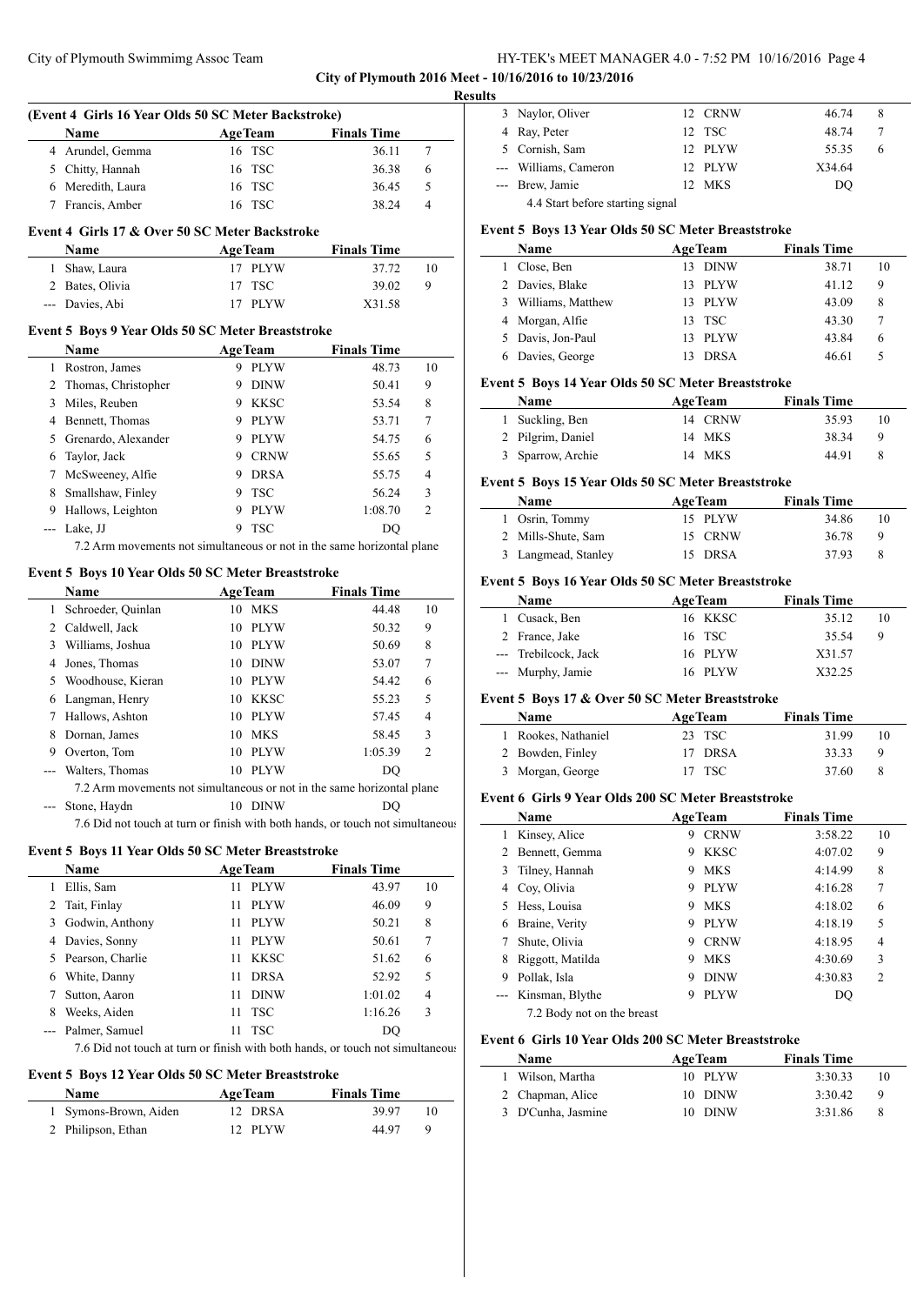## City of Plymouth Swimmimg Assoc Team HY-TEK's MEET MANAGER 4.0 - 7:52 PM 10/16/2016 Page 5 **City of Plymouth 2016 Meet - 10/16/2016 to 10/23/2016**

**Results**

 $\overline{a}$ 

 $\frac{1}{2}$ 

|  |  |  | (Event 6 Girls 10 Year Olds 200 SC Meter Breaststroke) |  |
|--|--|--|--------------------------------------------------------|--|
|  |  |  |                                                        |  |

|    | <b>Name</b>      |    | AgeTeam     | <b>Finals Time</b> |                |
|----|------------------|----|-------------|--------------------|----------------|
| 4  | Andrews, Millie  | 10 | <b>PLYW</b> | 3:33.37            | 7              |
| 5  | Mugleston, Kate  | 10 | <b>CRNW</b> | 3:41.27            | 6              |
| 6  | Murphy, Louise   | 10 | <b>MKS</b>  | 3:45.36            | 5              |
| 7  | Chilton, Emma    | 10 | <b>DRSA</b> | 3:49.71            | 4              |
| 8  | Oman, Madison    | 10 | <b>DINW</b> | 3:55.75            | 3              |
| 9  | Walker, Carys    | 10 | <b>DRSA</b> | 3:57.51            | $\overline{2}$ |
| 10 | Montgomery, Ruby | 10 | TSC         | 4:05.00            | 1              |
| 11 | Davis, Charlotte | 10 | <b>MKS</b>  | 4:06.39            |                |
| 12 | Frith, Connie    | 10 | <b>CRNW</b> | 4:13.33            |                |
| 13 | Hearnden, Eryn   | 10 | <b>CRNW</b> | 4:16.39            |                |
| 14 | Buckley, Erika   | 10 | <b>MKS</b>  | 4:27.99            |                |
| 15 | Priestley, Lily  | 10 | <b>CRNW</b> | 4:40.63            |                |
| 16 | Jones, Abigail   | 10 | <b>CRNW</b> | 4:46.10            |                |
|    |                  |    |             |                    |                |

## **Event 6 Girls 11 Year Olds 200 SC Meter Breaststroke**

| <b>Name</b>   |                           |    | <b>AgeTeam</b> | <b>Finals Time</b> |                |
|---------------|---------------------------|----|----------------|--------------------|----------------|
| 1             | Bryant, Izzy              | 11 | <b>PLYW</b>    | 3:05.45            | 10             |
| $\mathcal{L}$ | Baird, Bella              | 11 | <b>PLYW</b>    | 3:08.85            | 9              |
| 3             | Tinney, Olivia            | 11 | <b>PLYW</b>    | 3:18.97            | 8              |
| 4             | Bain, Jemma               | 11 | <b>PLYW</b>    | 3:19.98            | 7              |
| 5             | Hess, Annabelle           | 11 | <b>MKS</b>     | 3:22.90            | 6              |
| 6             | Cragg, Eva                | 11 | <b>PLYW</b>    | 3:28.94            | 5              |
| 7             | Dolton, Katie             | 11 | <b>PLYW</b>    | 3:29.20            | $\overline{4}$ |
| 8             | Evans, Klara              | 11 | <b>PLYW</b>    | 3:31.76            | 3              |
| 9             | Hutchinson, Niamh         | 11 | <b>PLYW</b>    | 3:36.57            | $\overline{c}$ |
| 10            | Kennedy-Bruyneels, Amelia | 11 | <b>DINW</b>    | 3:39.37            |                |
| 11            | Tout, Millie              | 11 | <b>DINW</b>    | 3:41.74            |                |
| 12            | Atkin, Mollie             | 11 | <b>CRNW</b>    | 3:49.11            |                |
| 13            | Roberts, Amy              | 11 | <b>TSC</b>     | 3:53.75            |                |
|               | Wright, Libby             | 11 | <b>PLYW</b>    | X3:02.46           |                |

#### **Event 6 Girls 12 Year Olds 200 SC Meter Breaststroke**

|    | <b>Name</b>           |    | <b>AgeTeam</b> | <b>Finals Time</b> |                |
|----|-----------------------|----|----------------|--------------------|----------------|
| 1  | Davenport, Angel-Skye |    | 12 PLYW        | 3:10.82            | 10             |
| 2  | Hughes, Evie          |    | 12 DRSA        | 3:25.08            | 9              |
| 3  | Tilney, Charlotte     |    | 12 MKS         | 3:25.75            | 8              |
| 4  | Hocking, Lauren       |    | 12 CRNW        | 3:30.77            | 7              |
| 5. | Lindeque, Kate        |    | 12 KKSC        | 3:31.60            | 6              |
| 6  | Hine, Caitlin         |    | 12 PLYW        | 3:37.91            | 5              |
|    | Sparrow, Persephone   |    | 12 MKS         | 3:39.32            | $\overline{4}$ |
| 8  | Davis, Isabelle       |    | 12 MKS         | 3:45.96            | 3              |
| 9  | Aspen, Elizabeth      |    | 12 CRNW        | 3:50.03            | $\overline{2}$ |
| 10 | Inness, Taylor        | 12 | <b>PLYW</b>    | 3:59.43            |                |
| 11 | Hearnden, Megan       |    | 12 CRNW        | 4:02.56            |                |
|    | Morgan-Hughes, Emily  |    | 12 DINW        | X3:01.35           |                |
|    | Kuan, Candace         | 12 | <b>PLYW</b>    | X3:04.75           |                |
|    |                       |    |                |                    |                |

# **Event 6 Girls 13 Year Olds 200 SC Meter Breaststroke**

| <b>Name</b>         | <b>AgeTeam</b>     | <b>Finals Time</b> |    |
|---------------------|--------------------|--------------------|----|
| Cragg, Megan        | <b>PLYW</b><br>13. | 3:09.42            | 10 |
| 2 D'Cunha, Ella     | <b>DINW</b><br>13  | 3:10.74            | 9  |
| 3 Leslie, Jasmine   | <b>CRNW</b><br>13. | 3:23.82            | 8  |
| 4 Cusack, Charlotte | KKSC<br>13.        | 3:27.64            |    |
| 5 Smith, Maisy      | <b>PLYW</b><br>13. | 3:33.42            | 6  |
| Frisby, Nicole      | <b>RNRM</b>        | 4:01.94            |    |
|                     |                    |                    |    |

|    | Event 6 Girls 14 Year Olds 200 SC Meter Breaststroke |    |                |                    |    |
|----|------------------------------------------------------|----|----------------|--------------------|----|
|    | Name                                                 |    | <b>AgeTeam</b> | <b>Finals Time</b> |    |
|    | Steer, Lucy                                          |    | 14 DINW        | 2:50.78            | 10 |
|    | 2 Langman, Ellie                                     | 14 | KKSC           | 3:00.44            | 9  |
| 3. | Dolton, Laura                                        | 14 | PLYW           | 3:04.72            | 8  |
|    | 4 Oerlemans, Tonya                                   |    | 14 PLYW        | 3:11.75            | 7  |
| 5. | Burgess, Mary                                        | 14 | PLYW           | 3:22.55            | 6  |
|    | --- Poynter, Grace                                   | 14 | PLYW           | X2:42.09           |    |
|    | --- Steer, Hollie                                    | 14 | <b>DINW</b>    | X2:48.26           |    |

#### **Event 6 Girls 15 Year Olds 200 SC Meter Breaststroke**

| <b>Name</b>       | <b>AgeTeam</b> | <b>Finals Time</b> |    |
|-------------------|----------------|--------------------|----|
| Teague, Sarah     | 15 TSC         | 2:50.43            | 10 |
| 2 Aspen, Isobel   | 15 CRNW        | 2:56.65            | 9  |
| 3 McGowan, Lily   | 15 CRNW        | 2:57.80            | 8  |
| 4 Harries, Megan  | 15 PLYW        | 3:04.28            |    |
| Burgess, Annalise | <b>PLYW</b>    | 3:37.63            | h  |

#### **Event 6 Girls 16 Year Olds 200 SC Meter Breaststroke**

| Name              | <b>AgeTeam</b> | <b>Finals Time</b> |
|-------------------|----------------|--------------------|
| --- Stosik, Neele | 16 PLYW        | X2:50.61           |

### **Event 6 Girls 17 & Over 200 SC Meter Breaststroke**

| Name                | <b>AgeTeam</b> | <b>Finals Time</b> |
|---------------------|----------------|--------------------|
| --- Lawrence, Emily | 17 KKSC        | X2:40.64           |

#### **Event 7 Boys 11 Year Olds 200 SC Meter Butterfly**

| <b>Name</b>       | <b>AgeTeam</b> | <b>Finals Time</b> |    |
|-------------------|----------------|--------------------|----|
| 1 George, Scott   | 11 PLYW        | 3:37.12            | 10 |
| 2 Shrestha, Arjun | 11 CRNW        | 3:57.86            | Q  |
| --- Ellis, Sam    | 11 PLYW        | X2:48.96           |    |

### **Event 7 Boys 13 Year Olds 200 SC Meter Butterfly**

| <b>Name</b>         | <b>AgeTeam</b> | <b>Finals Time</b> |    |
|---------------------|----------------|--------------------|----|
| 1 Stewart, Sam      | 13 PLYW        | 2:56.89            | 10 |
| 2 Morgan, Alfie     | 13 TSC         | 3:01.37            | 9  |
| 3 Burden, Callum    | 13 TSC         | 3:16.73            |    |
| --- Gordo, Salvador | 13 PLYW        | X2:25.99           |    |

#### **Event 7 Boys 16 Year Olds 200 SC Meter Butterfly**

| <b>Name</b>       | <b>AgeTeam</b>                              | <b>Finals Time</b> |
|-------------------|---------------------------------------------|--------------------|
| --- Brady, Joseph | 16 DRSA                                     | DO                 |
|                   | 8.2 Arms not brought forward over the water |                    |

## **Event 7 Boys 17 & Over 200 SC Meter Butterfly**

| <b>Name</b>       | <b>AgeTeam</b> | <b>Finals Time</b> |  |
|-------------------|----------------|--------------------|--|
| 1 Rayment, Callum | 17 PLYW        | 2:18.59            |  |
| 2 Dinham, Sam     | 18 PLYW        | 2:38.82            |  |

#### **Event 8 Girls 10 & Over 100 SC Meter Butterfly**

|   | <b>Name</b>         |    | <b>AgeTeam</b> | <b>Finals Time</b> |    |
|---|---------------------|----|----------------|--------------------|----|
| L | De Jager, Emma      | 15 | PLYW           | 1:10.29            | 10 |
|   | 2 Bramley, Aegean   | 14 | <b>DINW</b>    | 1:10.71            | 9  |
|   | 3 Brownridge, Aimee |    | 12 PLYW        | 1:13.61            | 8  |
|   | 4 Harries, Megan    | 15 | PLYW           | 1:14.21            | 7  |
|   | 5 Haque, Miraal     | 14 | PLYW           | 1:16.63            | 6  |
|   | 6 Arundel, Gemma    |    | 16 TSC         | 1:18.09            | 5  |
|   | 7 Lawrence, Rosie   | 14 | KKSC           | 1:18.41            | 4  |
|   | Rickards, Ashley    |    | <b>CRNW</b>    | 1:19.08            | 3  |
|   |                     |    |                |                    |    |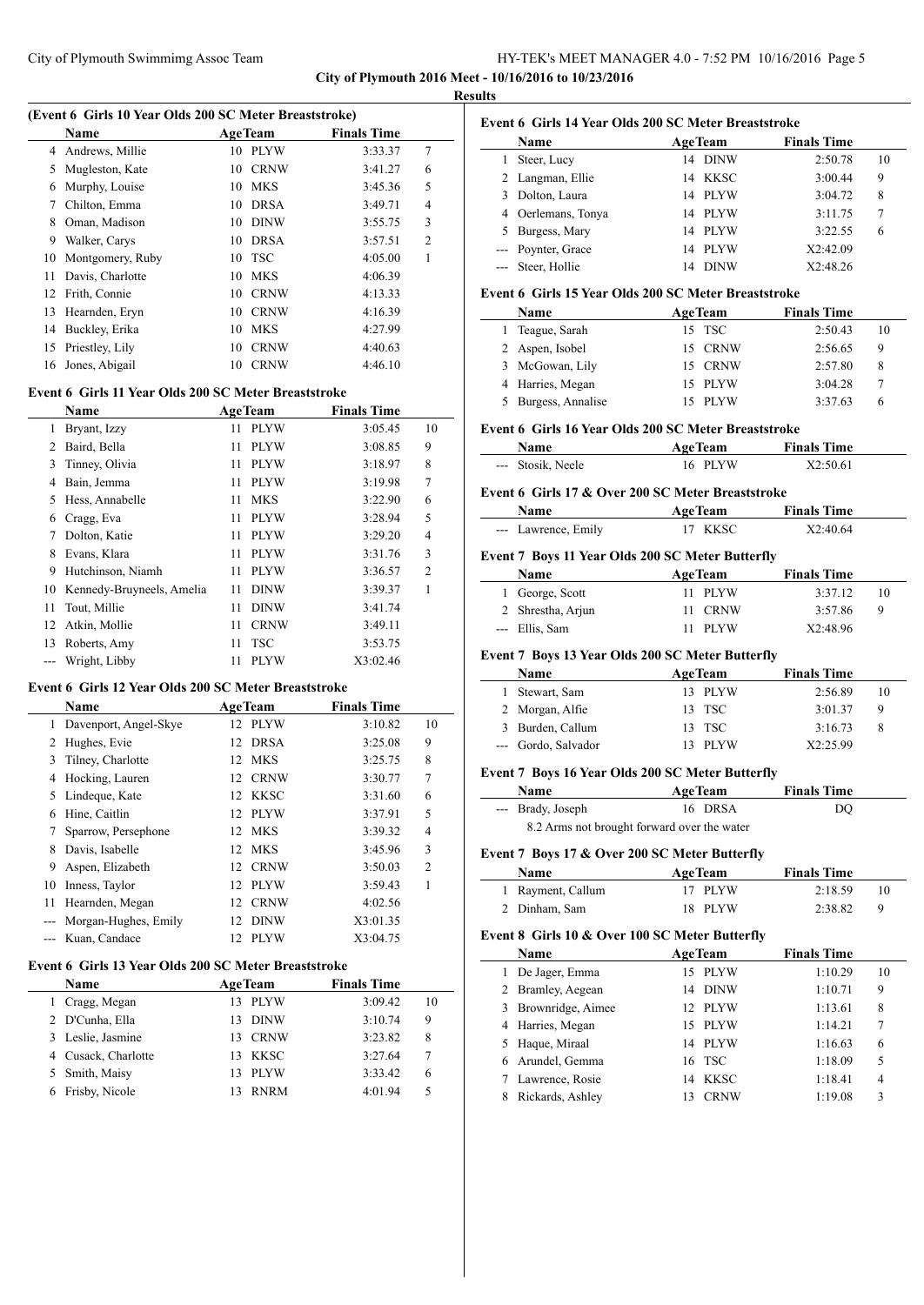## City of Plymouth Swimmimg Assoc Team HY-TEK's MEET MANAGER 4.0 - 7:52 PM 10/16/2016 Page 6 **City of Plymouth 2016 Meet - 10/16/2016 to 10/23/2016**

**Results**

 $\overline{\phantom{0}}$ 

|                | Name                                        | <b>AgeTeam</b>    | <b>Finals Time</b> |                |
|----------------|---------------------------------------------|-------------------|--------------------|----------------|
|                | 1 Osrin, Tommy                              | 15 PLYW           | 1:05.32            | 10             |
| $\overline{2}$ | Rookes, Nathaniel                           | 23<br><b>TSC</b>  | 1:05.55            | 9              |
| 3              | Spry, Jackson                               | 15 CRNW           | 1:06.99            | 8              |
|                | *4 Cusack, Ben                              | 16 KKSC           | 1:07.41            | 6.5            |
| $*4$           | France, Jake                                | 16 TSC            | 1:07.41            | 6.5            |
| 6              | Wong, Ray                                   | 15 PLYW           | 1:08.34            | 5              |
| 7              | Suckling, Ben                               | 14 CRNW           | 1:10.20            | $\overline{4}$ |
| 8              | Morgan, George                              | <b>TSC</b><br>17  | 1:10.36            | 3              |
|                | Event 10 Girls 11 Year Olds 400 SC Meter IM |                   |                    |                |
|                | Name                                        | <b>AgeTeam</b>    | <b>Finals Time</b> |                |
| 1              | Bain, Jemma                                 | 11 PLYW           | 6:21.83            | 10             |
|                | 2 Hutchinson, Niamh                         | 11 PLYW           | 6:41.12            | 9              |
|                | Event 10 Girls 12 Year Olds 400 SC Meter IM |                   |                    |                |
|                | Name                                        | <b>AgeTeam</b>    | <b>Finals Time</b> |                |
|                | 1 Maticiuc, Alexandra                       | 12 PLYW           | 5:50.31            | 10             |
|                | 2 Cornish, Emily                            | 12 PLYW           | 5:51.83            | 9              |
| 3              | Thorp, Lily                                 | 12 CRNW           | 6:25.96            | 8              |
|                | 4 Lindeque, Kate                            | 12 KKSC           | 6:59.39            | 7              |
|                | Event 10 Girls 13 Year Olds 400 SC Meter IM |                   |                    |                |
|                | Name                                        | <b>AgeTeam</b>    | <b>Finals Time</b> |                |
|                | 1 Cragg, Megan                              | 13 PLYW           | 5:49.28            | 10             |
|                | Event 10 Girls 14 Year Olds 400 SC Meter IM |                   |                    |                |
|                | Name                                        | <b>AgeTeam</b>    | <b>Finals Time</b> |                |
| 1              | Pears, India                                | 14 PLYW           | 5:58.39            | 10             |
|                | 2 Zaffiro, Tegan                            | 14 KKSC           | 6:42.18            | 9              |
|                | --- Steer, Hollie                           | 14 DINW           | X5:26.44           |                |
|                | Event 11 Boys 9 Year Olds 100 SC Meter IM   |                   |                    |                |
|                | Name                                        | <b>AgeTeam</b>    | <b>Finals Time</b> |                |
|                | 1 Bennett, Thomas                           | 9 PLYW            | 1:38.71            | 10             |
|                | 2 Lake, JJ                                  | 9 TSC             | 1:39.95            | 9              |
|                | 3 Grenardo, Alexander                       | 9 PLYW            | 1:43.53            | 8              |
|                | 4 McSweeney, Alfie                          | 9 DRSA            | 1:43.68            | 7              |
| 5              | Smallshaw, Finley                           | 9 TSC             | 1:50.43            | 6              |
|                | Symons-Brown, Ethan                         | 9<br><b>DRSA</b>  | 1:51.51            | 5              |
| 6              | Cusack, Tom                                 | 9<br>KKSC         | 1:55.65            | 4              |
| 7              |                                             |                   |                    |                |
| 8              | Taylor, Jack                                | <b>CRNW</b><br>9  | 1:55.96            | 3              |
|                | Event 11 Boys 10 Year Olds 100 SC Meter IM  |                   |                    |                |
|                | Name                                        | <b>AgeTeam</b>    | <b>Finals Time</b> |                |
| 1              | Paker, Berk                                 | 10 PLYW           | 1:30.29            | 10             |
| 2              | Morgan-Hughes, Harry                        | <b>DINW</b><br>10 | 1:34.75            | 9              |
| 3              | Jones, Thomas                               | 10 DINW           | 1:39.50            | 8              |
| 4              | Woodhouse, Kieran                           | 10 PLYW           | 1:39.89            | 7              |
| 5              | Worth, Luke                                 | <b>CRNW</b><br>10 | 1:47.18            | 6              |
| 6              | Hallows, Ashton                             | <b>PLYW</b><br>10 | 1:47.45            | 5              |
| 7              | Langman, Henry                              | KKSC<br>10        | 1:54.20            | 4              |
| 8              | Overton, Tom                                | <b>PLYW</b><br>10 | 1:57.78            | 3              |
| 9              | Walters, Thomas                             | <b>PLYW</b><br>10 | 1:59.17            | 2              |
|                | Caldwell, Jack                              | 10 PLYW           | X1:33.41           |                |
| ---<br>---     | Williams, Joshua                            | PLYW<br>10        | X1:36.56           |                |

| --- Ampstead-Simons, Oliver                | 10 KKSC        | DO                                                                               |
|--------------------------------------------|----------------|----------------------------------------------------------------------------------|
|                                            |                | 9.3 Finish of each stroke not in accordance with rules for the particular stroke |
| Event 11 Boys 11 Year Olds 100 SC Meter IM |                |                                                                                  |
| <b>Name</b>                                | <b>AgeTeam</b> | <b>Finals Time</b>                                                               |
|                                            |                |                                                                                  |

| 1                                                                                                                         | White, Danny                                                               | 11 | <b>DRSA</b> | 1:34.65  | 10 |
|---------------------------------------------------------------------------------------------------------------------------|----------------------------------------------------------------------------|----|-------------|----------|----|
| 2                                                                                                                         | Pearson, Charlie                                                           | 11 | KKSC        | 1:38.62  | 9  |
| 3                                                                                                                         | Tomlinson, Harry                                                           | 11 | <b>CRNW</b> | 1:40.82  | 8  |
| 4                                                                                                                         | Shrestha, Arjun                                                            | 11 | <b>CRNW</b> | 1:43.00  | 7  |
| 5                                                                                                                         | Marshall, Theo                                                             |    | $11$ TSC    | 1:45.21  | 6  |
| 6                                                                                                                         | Lemon, Max                                                                 |    | $11$ TSC    | 2:02.37  | 5  |
|                                                                                                                           | Tait, Finlay                                                               | 11 | <b>PLYW</b> | X1:30.86 |    |
|                                                                                                                           | --- Bartolini, Antony                                                      | 11 | <b>PLYW</b> | DO       |    |
|                                                                                                                           | 6.4 Not on back when leaving the wall - back                               |    |             |          |    |
| $\frac{1}{2} \left( \frac{1}{2} \right) \left( \frac{1}{2} \right) \left( \frac{1}{2} \right) \left( \frac{1}{2} \right)$ | Godwin, Anthony                                                            | 11 | <b>PLYW</b> | DO       |    |
|                                                                                                                           | 7.2 Arm movements not simultaneous or not in the same horizontal plane - b |    |             |          |    |
|                                                                                                                           | Palmer, Samuel                                                             | 11 | <b>TSC</b>  | DΟ       |    |

9.3 Finish of each stroke not in accordance with rules for the particular stroke

## **Event 11 Boys 12 Year Olds 100 SC Meter IM**

| Name                  | <b>AgeTeam</b>  |             | <b>Finals Time</b> |    |
|-----------------------|-----------------|-------------|--------------------|----|
| 1 Naylor, Oliver      | 12 <sub>1</sub> | <b>CRNW</b> | 1:31.82            | 10 |
| 2 Browne, Henry       |                 | 12 PLYW     | 1:32.80            | 9  |
| 3 Clark, Oscar        | 12 <sub>1</sub> | <b>CRNW</b> | 1:43.72            | 8  |
| 4 Cornish, Sam        |                 | 12 PLYW     | 1:47.22            | 7  |
| --- Williams, Cameron |                 | 12 PLYW     | X1:13.68           |    |
| --- Philipson, Ethan  |                 | 12 PLYW     | X1:25.10           |    |
| --- Dietz, Fritz      | 12              | <b>MKS</b>  | X1:30.44           |    |

## **Event 11 Boys 13 Year Olds 100 SC Meter IM**

|   | Name                                                                             |    | <b>AgeTeam</b> | <b>Finals Time</b> |    |
|---|----------------------------------------------------------------------------------|----|----------------|--------------------|----|
|   | Dobel, Jon                                                                       | 13 | PLYW           | 1:14.88            | 10 |
| 2 | Bott, Jason                                                                      |    | 13 RNRM        | 1:33.22            | 9  |
| 3 | Ampstead-Simons, Cameron                                                         |    | 13 KKSC        | 1:38.01            | 8  |
|   | --- Morgan, Alfie                                                                |    | 13 TSC         | X1:19.84           |    |
|   | --- Davies, Blake                                                                |    | 13 PLYW        | X1:21.40           |    |
|   | --- Meredith, James                                                              |    | 13 TSC         | X1:23.26           |    |
|   | --- Williams, Matthew                                                            | 13 | PLYW           | X1:26.96           |    |
|   | Davis, Jon-Paul                                                                  | 13 | <b>PLYW</b>    | DO                 |    |
|   | 9.3 Finish of each stroke not in accordance with rules for the particular stroke |    |                |                    |    |

## **Event 11 Boys 14 Year Olds 100 SC Meter IM**

| <b>Name</b>         | <b>AgeTeam</b> | <b>Finals Time</b> |    |
|---------------------|----------------|--------------------|----|
| 1 Bowles, Benjamin  | 14 TSC         | 1:24.76            | 10 |
| 2 Sparrow, Archie   | 14 MKS         | 1:32.00            | 9  |
| --- Suckling, Ben   | 14 CRNW        | X1:11.33           |    |
| --- Pilgrim, Daniel | 14 MKS         | X1:14.84           |    |

#### **Event 11 Boys 15 Year Olds 100 SC Meter IM**

 $\overline{a}$ 

|   | Name                  |    | <b>AgeTeam</b> | <b>Finals Time</b> |    |
|---|-----------------------|----|----------------|--------------------|----|
|   | Spry, Jackson         |    | 15 CRNW        | 1:12.58            | 10 |
|   | 2 Langmead, Stanley   |    | 15 DRSA        | 1:15.43            | 9  |
| 3 | Mills-Shute, Sam      |    | 15 CRNW        | 1:16.15            | 8  |
|   | Burston, Sam          |    | 15 DRSA        | 1:19.89            | 7  |
|   | --- Noble, Harry      |    | 15 DRSA        | X1:02.38           |    |
|   | --- Osrin, Tommy      |    | 15 PLYW        | X1:07.45           |    |
|   | --- Oliver, Scott     |    | 15 PLYW        | X1:08.29           |    |
|   | --- Cuddihee, Michael | 15 | <b>DINW</b>    | X1:08.74           |    |
|   | --- Charlton, Ethan   | 15 | KKSC           | X1:15.88           |    |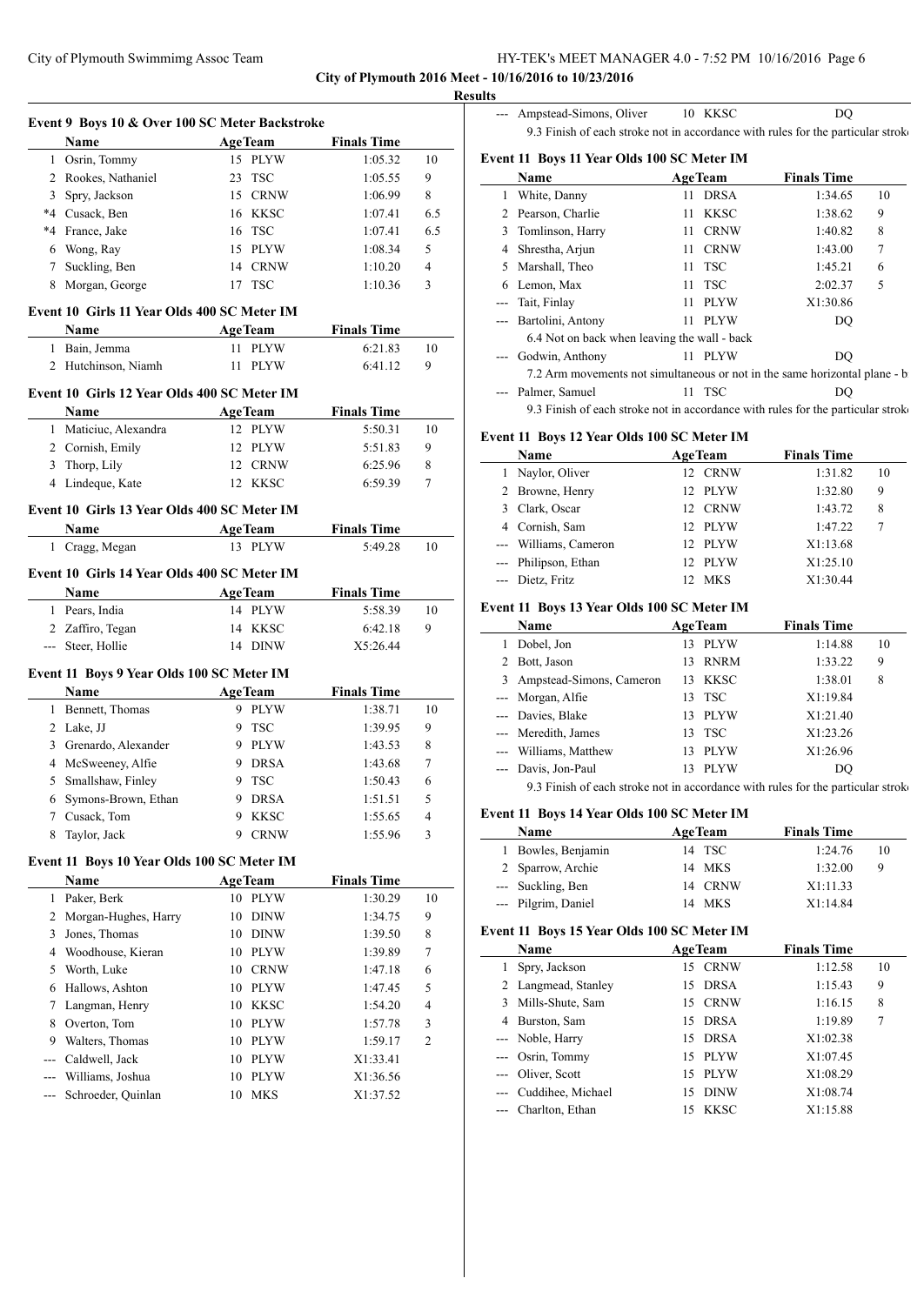|                                                       | HY-TEK's MEET MANAGER 4.0 - 7:52 PM 10/16/2016 Page 7 |  |
|-------------------------------------------------------|-------------------------------------------------------|--|
| City of Plymouth 2016 Meet - 10/16/2016 to 10/23/2016 |                                                       |  |

**Results**

 $\frac{1}{2}$ 

|                | Event 11 Boys 16 Year Olds 100 SC Meter IM<br>Name                       |          | <b>AgeTeam</b>      | <b>Finals Time</b>   |                         |
|----------------|--------------------------------------------------------------------------|----------|---------------------|----------------------|-------------------------|
|                | 1 Cusack, Ben                                                            |          | 16 KKSC             | 1:08.78              | 10                      |
|                | 2 France, Jake                                                           | 16       | <b>TSC</b>          | 1:09.24              | 9                       |
|                | 3 Brady, Joseph                                                          | 16       | <b>DRSA</b>         | 1:10.11              | 8                       |
|                | --- Leitch, Joe                                                          |          | 16 DINW             | X1:13.77             |                         |
|                | Event 11 Boys 17 & Over 100 SC Meter IM                                  |          |                     |                      |                         |
|                | Name                                                                     |          | <b>AgeTeam</b>      | <b>Finals Time</b>   |                         |
| 1              | Morgan, George                                                           | 17       | <b>TSC</b>          | 1:09.47              | 10                      |
| $\overline{2}$ | Turner, Sam                                                              | 17       | <b>TSC</b>          | 1:16.94              | 9                       |
|                | --- Greenwood, Nathan                                                    | 17       | <b>PLYW</b>         | X1:01.13             |                         |
|                | --- Tibbetts, Joseph                                                     | 17       | <b>PLYW</b>         | X1:03.30             |                         |
|                | --- Bowden, Finley                                                       | 17       | <b>DRSA</b>         | X1:04.50             |                         |
|                | --- Rookes, Nathaniel                                                    | 23       | <b>TSC</b>          | X1:05.23             |                         |
|                | Event 12 Girls 9 Year Olds 100 SC Meter IM                               |          |                     |                      |                         |
|                | Name                                                                     |          | <b>AgeTeam</b>      | <b>Finals Time</b>   |                         |
|                | 1 Kinsman, Blythe                                                        |          | 9 PLYW              | 1:22.95              | 10                      |
|                | 2 Kinsey, Alice                                                          |          | 9 CRNW              | 1:38.55              | 9                       |
|                | 3 Shute, Olivia                                                          |          | 9 CRNW              | 1:46.46              | 8                       |
|                | 4 Heal, Daisy                                                            |          | 9 MKS               | 1:47.36              | 7                       |
|                | 5 Tilney, Hannah                                                         | 9.       | <b>MKS</b>          | 1:50.56              | 6                       |
| 6              | Tremayne, Holly                                                          |          | 9 PLYW              | 1:51.14              | 5                       |
|                | 7 Benfield, Amelia                                                       |          | 9 KKSC              | 1:53.53              | 4                       |
| 8              | Braine, Verity                                                           |          | 9 PLYW              | 1:56.29              | 3                       |
|                | 9 Hess, Louisa                                                           | 9.       | <b>MKS</b>          | 1:58.14              | 2                       |
| 10             | Pollak, Isla                                                             | 9        | <b>DINW</b>         | 1:59.14              | 1                       |
| ---            | Riggott, Matilda                                                         | 9.       | <b>MKS</b>          |                      |                         |
|                | 6.4 Not on back when leaving the wall - back                             |          |                     | DQ                   |                         |
|                |                                                                          |          | 9 CRNW              |                      |                         |
|                | Kirkham, Gracie-Mae<br>8.2 Arms not brought forward over the water - fly |          |                     | DQ                   |                         |
|                | Event 12 Girls 10 Year Olds 100 SC Meter IM                              |          |                     |                      |                         |
|                | Name                                                                     |          | <b>AgeTeam</b>      | <b>Finals Time</b>   |                         |
|                |                                                                          |          | 10 DINW             | 1:34.91              |                         |
|                | 1 Oman, Madison                                                          |          |                     |                      |                         |
|                | 2 Mugleston, Kate                                                        | 10       | <b>CRNW</b>         | 1:37.86              | 9                       |
| 3              | Stentiford, Phoebe                                                       | 10       | <b>DRSA</b>         | 1:38.13              | 8                       |
|                | 4 Harris, Megan                                                          | 10       | <b>DINW</b>         | 1:40.84              | 7                       |
| 5              |                                                                          | 10       |                     |                      | 6                       |
| 6              | Stanley, Chloe<br>Chilton, Emma                                          | 10       | DRSA<br>DRSA        | 1:43.10<br>1:44.71   | 5                       |
| 7              |                                                                          | 10       | <b>TSC</b>          | 1:45.81              | $\overline{\mathbf{4}}$ |
| 8              | Maguire, Orla                                                            | 10       | <b>PLYW</b>         | 1:46.78              | 3                       |
|                | Perkins, Kaia-Lily                                                       |          |                     |                      |                         |
|                | 9 Davis, Charlotte                                                       | 10       | MKS                 | 1:46.90              | $\mathbf{2}$            |
| 10             | Montgomery, Ruby                                                         | 10       | TSC                 | 1:50.77              | 1                       |
| 11             | Buckley, Erika                                                           | 10       | MKS                 | 1:57.79              |                         |
| 12             | Priestley, Lily                                                          | 10       | <b>CRNW</b>         | 1:59.72              |                         |
| 13             | Jones, Abigail                                                           | 10       | <b>CRNW</b>         | 2:01.99              |                         |
| 14             | Daymond, Sophie                                                          | 10       | <b>TSC</b>          | 2:06.08              |                         |
| 15             | King, Lyla                                                               | 10       | <b>CRNW</b>         | 2:13.95              |                         |
| ---            | Andrews, Millie                                                          | 10       | PLYW                | X1:25.59             |                         |
| ---            | Chapman, Alice                                                           | 10       | <b>DINW</b>         | X1:29.14             |                         |
| $---$          | Powell, Erin                                                             | 10       | PLYW                | X1:29.38             |                         |
| $---$          | Botley, Leila                                                            | 10       | <b>DINW</b>         | X1:30.30             |                         |
|                | --- Freeman, Holly                                                       | 10       | <b>PLYW</b>         | X1:30.83             | 10                      |
|                | --- Wilson, Martha                                                       | 10       | PLYW                | X1:30.95             |                         |
| $---$<br>$---$ | Nicholls, Sarah<br>Schlussas, Isabella                                   | 10<br>10 | PLYW<br><b>CRNW</b> | X1:32.23<br>X1:32.94 |                         |

|         | Walker, Carys                                      | 10 | <b>DRSA</b>    | DQ                 |                |
|---------|----------------------------------------------------|----|----------------|--------------------|----------------|
|         | 8.2 Arms not brought backward simultaneously - fly |    |                |                    |                |
|         | Event 12 Girls 11 Year Olds 100 SC Meter IM        |    |                |                    |                |
|         | Name                                               |    | <b>AgeTeam</b> | <b>Finals Time</b> |                |
| 1       | Roberts, Amy                                       | 11 | <b>TSC</b>     | 1:32.13            | 10             |
| 2       | Miles, Martha                                      | 11 | <b>TSC</b>     | 1:32.39            | 9              |
| 3       | Atkin, Mollie                                      | 11 | <b>CRNW</b>    | 1:36.50            | 8              |
| 4       | Tout, Millie                                       | 11 | <b>DINW</b>    | 1:37.52            | $\overline{7}$ |
| 5       | Abbott, Ceira                                      | 11 | <b>PLYW</b>    | 1:37.60            | 6              |
| 6       | Mitchell, Alice                                    | 11 | <b>PLYW</b>    | 1:39.01            | 5              |
| 7       | Duggan, Abigail                                    | 11 | <b>RNRM</b>    | 1:40.82            | $\overline{4}$ |
| 8       | Walker, Charlotte                                  | 11 | <b>TSC</b>     | 1:41.99            | 3              |
| 9       | Stewart, Jessica                                   | 11 | <b>KKSC</b>    | 1:49.30            | $\overline{2}$ |
| 10      | McVeigh, Cara                                      | 11 | <b>TSC</b>     | 1:52.43            | 1              |
| 11      | Howes, Izzy                                        | 11 | <b>PLYW</b>    | 1:54.53            |                |
| 12      | Lovegrove, Grace                                   | 11 | <b>CRNW</b>    | 2:12.59            |                |
| $---$   | Baird, Bella                                       | 11 | <b>PLYW</b>    | X1:21.68           |                |
| $---$   | Sheil, Isabel                                      | 11 | <b>MKS</b>     | X1:22.36           |                |
| $---$   | Wright, Libby                                      | 11 | <b>PLYW</b>    | X1:24.72           |                |
| $- - -$ | Tinney, Olivia                                     | 11 | <b>PLYW</b>    | X1:24.93           |                |
| ---     | Cragg, Eva                                         | 11 | <b>PLYW</b>    | X1:26.45           |                |
| $---$   | Hess, Annabelle                                    | 11 | <b>MKS</b>     | X1:27.18           |                |
| $- - -$ | Cowling, Morenwyn                                  | 11 | <b>CRNW</b>    | X1:29.82           |                |
| $---$   | Hall, Angelean                                     | 11 | <b>PLYW</b>    | X1:31.01           |                |
| $---$   | Laseby, Polly                                      | 11 | <b>TSC</b>     | DQ                 |                |
|         | 8.2 Arms not brought forward over the water - fly  |    |                |                    |                |
|         | Walker, Hannah                                     | 11 | <b>TSC</b>     | <b>XDNF</b>        |                |
|         |                                                    |    |                |                    |                |

# **Event 12 Girls 12 Year Olds 100 SC Meter IM**

|       | Name                                                                             |    | <b>AgeTeam</b> | <b>Finals Time</b> |                |
|-------|----------------------------------------------------------------------------------|----|----------------|--------------------|----------------|
| 1     | Lindeque, Kate                                                                   | 12 | <b>KKSC</b>    | 1:27.73            | 10             |
| 2     | Thorp, Lily                                                                      | 12 | <b>CRNW</b>    | 1:29.76            | 9              |
| 3     | Tilney, Charlotte                                                                | 12 | <b>MKS</b>     | 1:31.31            | 8              |
| 4     | Hocking, Lauren                                                                  | 12 | <b>CRNW</b>    | 1:34.44            | 7              |
| 5     | Sparrow, Persephone                                                              | 12 | <b>MKS</b>     | 1:35.26            | 6              |
| 6     | Davis, Isabelle                                                                  | 12 | <b>MKS</b>     | 1:35.47            | 5              |
| 7     | Inness, Taylor                                                                   | 12 | <b>PLYW</b>    | 1:37.51            | $\overline{4}$ |
| 8     | Hearnden, Megan                                                                  | 12 | <b>CRNW</b>    | 1:48.30            | 3              |
| $---$ | Morgan-Hughes, Emily                                                             | 12 | <b>DINW</b>    | X1:19.00           |                |
| $---$ | Botley, Yana                                                                     | 12 | <b>DINW</b>    | X1:19.45           |                |
|       | Cowling, Bryluen                                                                 | 12 | <b>CRNW</b>    | X1:19.85           |                |
| ---   | Massy, Willow                                                                    | 12 | <b>CRNW</b>    | X1:24.80           |                |
|       | Dennis, Alexandra                                                                | 12 | <b>MKS</b>     | X1:26.25           |                |
| ---   | Smart, Aimee                                                                     | 12 | <b>PLYW</b>    | X1:26.76           |                |
| $---$ | Riggott, Amelia                                                                  | 12 | <b>MKS</b>     | X1:27.86           |                |
| ---   | Plumb, Millie                                                                    | 12 | <b>DINW</b>    | X1:30.33           |                |
| ---   | Swart, Myah                                                                      | 12 | <b>CRNW</b>    | DO                 |                |
|       | 9.1 Incorrect individual stroke order (Fly, Back, Breast, Free) - IM             |    |                |                    |                |
|       | Koenner, Aleksandra                                                              |    | 12 DRSA        | DQ                 |                |
|       | 9.3 Finish of each stroke not in accordance with rules for the particular stroke |    |                |                    |                |
|       | Nichol-Garcia, Isabel                                                            |    | 12 MKS         | DQ                 |                |
|       | 4.4 Start before starting signal - misc                                          |    |                |                    |                |
|       |                                                                                  |    |                |                    |                |

## **Event 12 Girls 13 Year Olds 100 SC Meter IM**

| <b>Name</b>         | <b>AgeTeam</b> | <b>Finals Time</b> |    |
|---------------------|----------------|--------------------|----|
| 1 Ellicott, Morgan  | 13 PLYW        | 1:24.41            | 10 |
| 2 Cusack, Charlotte | 13 KKSC        | 1:26.13            | Q  |
| 3 Godfrey, Olivia   | 13 MKS         | 1:26.26            | 8  |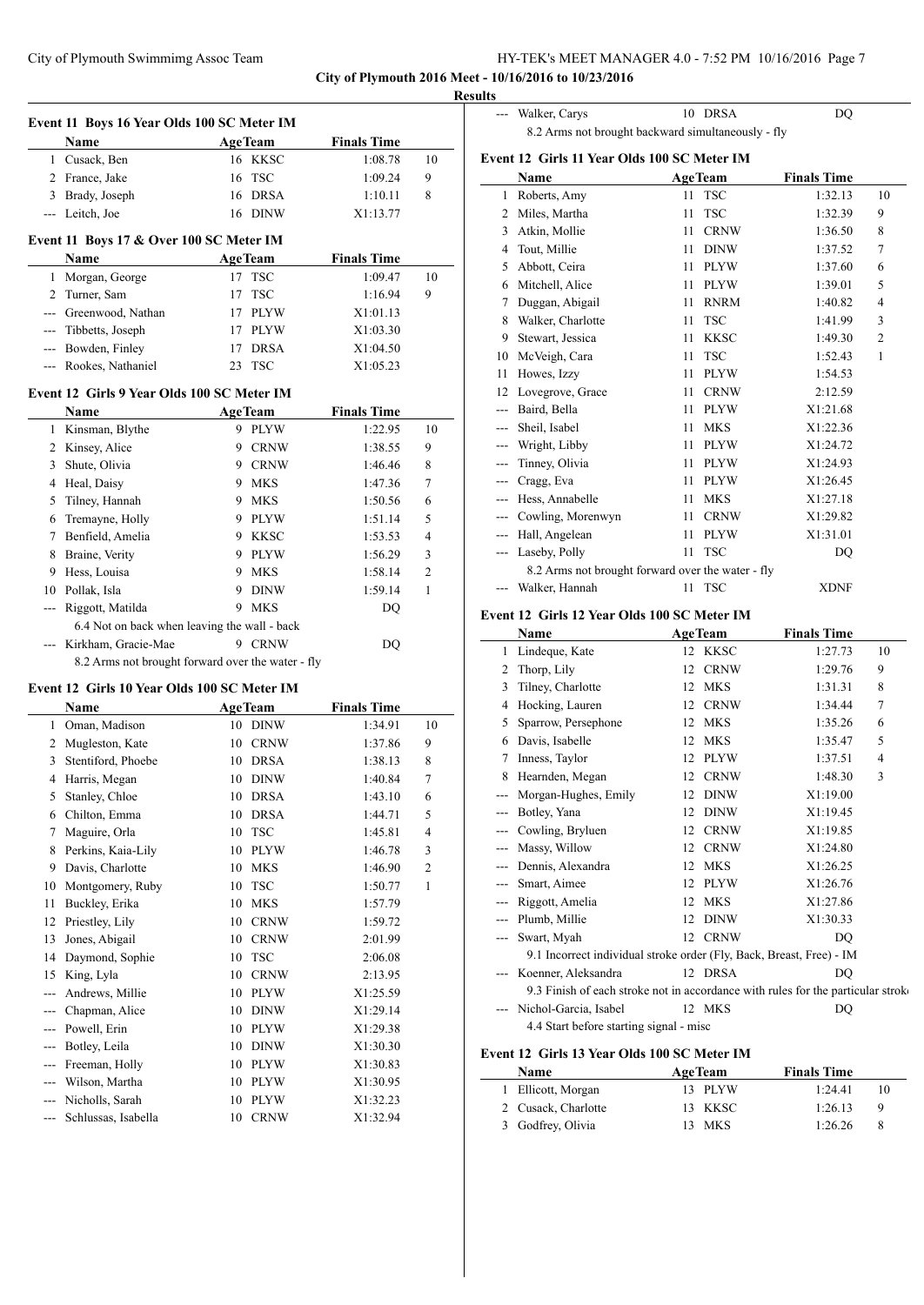## City of Plymouth Swimmimg Assoc Team HY-TEK's MEET MANAGER 4.0 - 7:52 PM 10/16/2016 Page 8 **City of Plymouth 2016 Meet - 10/16/2016 to 10/23/2016**

**Results**

| <b>Name</b>                                                                    | <b>AgeTeam</b>                       | <b>Finals Time</b> |   |
|--------------------------------------------------------------------------------|--------------------------------------|--------------------|---|
| 4 Smith, Maisy                                                                 | 13 PLYW                              | 1:27.36            | 7 |
| Leslie, Jasmine<br>5.                                                          | 13 CRNW                              | 1:28.58            | 6 |
| Bowles, Jessica<br>6                                                           | 13 TSC                               | 1:33.65            | 5 |
| Frisby, Nicole<br>7                                                            | 13 RNRM                              | 1:37.82            | 4 |
| --- Rickards, Ashley                                                           | 13 CRNW                              | X1:19.95           |   |
| --- Page, Amelia                                                               | 13 PLYW                              | X1:21.38           |   |
| --- Fox, Millie                                                                | 13 DINW                              | DQ                 |   |
| 8.4 Did not touch at turn or finish with both hands, or touch not simultaneous |                                      |                    |   |
| --- Spry, Hannah                                                               | 13 CRNW                              | DO                 |   |
| 4.4 Start before starting signal - misc                                        |                                      |                    |   |
| --- Kurihara-Allen, Leona                                                      | 13 DRSA                              | DO                 |   |
| 6.4 More than one single or double simultaneous arm pull used to initiate the  |                                      |                    |   |
| Event 12 Girls 14 Year Olds 100 SC Meter IM                                    |                                      |                    |   |
| $N = 0$                                                                        | $\Lambda$ co. The space of $\Lambda$ | Einele Times       |   |

|       | <b>Name</b>                |    | <b>AgeTeam</b> | <b>Finals Time</b> |    |
|-------|----------------------------|----|----------------|--------------------|----|
| 1     | Pitt, Lucy                 |    | 14 DINW        | 1:19.83            | 10 |
| 2     | Zaffiro, Tegan             | 14 | <b>KKSC</b>    | 1:27.81            | 9  |
|       | Carne, Elle                |    | 14 PLYW        | X1:12.56           |    |
|       | Bramley, Aegean            | 14 | <b>DINW</b>    | X1:14.80           |    |
|       | Dolton, Laura              |    | 14 PLYW        | X1:15.04           |    |
|       | Langman, Ellie             | 14 | <b>KKSC</b>    | X1:15.37           |    |
|       | Sin, Johanna               |    | 14 PLYW        | X1:16.14           |    |
|       | Oerlemans, Tonya           |    | 14 PLYW        | X1:17.45           |    |
| $---$ | Cramp, Rebecca             |    | 14 MKS         | X1:17.59           |    |
| $---$ | Lawrence, Rosie            |    | 14 KKSC        | X1:18.85           |    |
| $---$ | France, Emily              |    | 14 TSC         | X1:21.50           |    |
|       | Dunn, Nicole               |    | 14 MKS         | X1:22.69           |    |
|       | Ray, Charlotte             |    | 14 MKS         | X1:22.77           |    |
|       | --- Garland-Tsirka, Thanae |    | 14 TSC         | X1:25.15           |    |

#### **Event 12 Girls 15 Year Olds 100 SC Meter IM**

| <b>Name</b>         | <b>AgeTeam</b> | <b>Finals Time</b> |    |
|---------------------|----------------|--------------------|----|
| Stewart, Jess       | 15 DRSA        | 1:17.73            | 10 |
| 2 Walker, Emily     | 15 RNRM        | 1:26.01            | 9  |
| 3 Burgess, Annalise | 15 PLYW        | 1:28.22            | 8  |
| --- Wood, Sydney    | 15 PLYW        | X1:10.01           |    |
| --- Teague, Sarah   | 15 TSC         | X1:14.58           |    |
| --- Aspen, Isobel   | 15 CRNW        | X1:14.68           |    |
| --- McGowan, Lily   | <b>CRNW</b>    | X1:20.01           |    |

#### **Event 12 Girls 16 Year Olds 100 SC Meter IM**

|   | <b>Name</b>            |    | <b>AgeTeam</b> | <b>Finals Time</b> |                |
|---|------------------------|----|----------------|--------------------|----------------|
|   | 1 Manning, Jessica     | 16 | <b>DRSA</b>    | 1:07.95            | 10             |
|   | 2 Francis, Amber       |    | 16 TSC         | 1:17.43            | 9              |
|   | 3 Clemens, Jessamy     |    | 16 TSC         | 1:18.69            | 8              |
|   | 4 Abernethy, Isobel    |    | 16 DRSA        | 1:19.16            | 7              |
|   | 5 Arundel, Gemma       |    | 16 TSC         | 1:19.38            | 6              |
|   | 6 Meredith, Laura      |    | 16 TSC         | 1:22.24            | 5              |
|   | 7 Christopher, Georgia | 16 | <b>DRSA</b>    | 1:25.67            | $\overline{4}$ |
| 8 | Borg-Cardona, Melanie  | 16 | <b>PLYW</b>    | 1:26.07            | 3              |
| 9 | Kellett, Alice         | 16 | <b>RNRM</b>    | 1:30.55            | $\overline{c}$ |
|   | Stosik, Neele          | 16 | <b>PLYW</b>    | X1:12.17           |                |

#### **Event 12 Girls 17 & Over 100 SC Meter IM**

| <b>Name</b>     | <b>AgeTeam</b> | <b>Finals Time</b> |  |
|-----------------|----------------|--------------------|--|
| 1 Shaw, Laura   | 17 PLYW        | 1:23.51            |  |
| 2 Bates, Olivia | 17 TSC         | 1:24.74            |  |

|    | --- Lawrence, Emily                             | 17 | <b>KKSC</b>    | X1:10.82           |                |
|----|-------------------------------------------------|----|----------------|--------------------|----------------|
|    | Event 13 Boys 9 Year Olds 50 SC Meter Freestyle |    |                |                    |                |
|    | Name                                            |    | <b>AgeTeam</b> | <b>Finals Time</b> |                |
| 1  | Thomas, Christopher                             | 9  | <b>DINW</b>    | 36.10              | 10             |
| 2  | Miles, Reuben                                   | 9  | <b>KKSC</b>    | 38.69              | 9              |
| 3  | Bennett, Thomas                                 | 9  | <b>PLYW</b>    | 38.91              | 8              |
| 4  | Lake, JJ                                        | 9  | <b>TSC</b>     | 40.41              | 7              |
| 5  | Smallshaw, Finley                               | 9  | <b>TSC</b>     | 41.30              | 6              |
| 6  | Stevens, Seth                                   | 9  | <b>DRSA</b>    | 44.48              | 5              |
|    | Symons-Brown, Ethan                             | 9  | <b>DRSA</b>    | 44.76              | 4              |
| 8  | Taylor, Jack                                    | 9  | <b>CRNW</b>    | 46.50              | 3              |
| 9  | Cusack, Tom                                     | 9  | <b>KKSC</b>    | 49.57              | $\overline{2}$ |
| 10 | Hallows, Leighton                               | 9  | <b>PLYW</b>    | 1:01.95            |                |
|    | Rostron, James                                  | 9  | <b>PLYW</b>    | X35.73             |                |
|    |                                                 |    |                |                    |                |

#### **Event 13 Boys 10 Year Olds 50 SC Meter Freestyle**

|    | Name                    | <b>AgeTeam</b>    | <b>Finals Time</b> |                |
|----|-------------------------|-------------------|--------------------|----------------|
| 1  | Caldwell, Jack          | 10 PLYW           | 34.70              | 10             |
| 2  | Morgan-Hughes, Harry    | <b>DINW</b><br>10 | 34.97              | 9              |
| 3  | Paker, Berk             | <b>PLYW</b><br>10 | 35.56              | 8              |
| 4  | Woodhouse, Kieran       | <b>PLYW</b><br>10 | 37.35              | 7              |
| 5  | Jones, Thomas           | <b>DINW</b><br>10 | 37.48              | 6              |
| 6  | Williams, Joshua        | <b>PLYW</b><br>10 | 37.97              | 5              |
| 7  | Schroeder, Quinlan      | <b>MKS</b><br>10  | 40.52              | $\overline{4}$ |
| 8  | Worth, Luke             | <b>CRNW</b><br>10 | 42.31              | 3              |
| 9  | Ampstead-Simons, Oliver | <b>KKSC</b><br>10 | 42.95              | $\overline{2}$ |
| 10 | Stone, Haydn            | <b>DINW</b><br>10 | 43.92              | 1              |
| 11 | Hallows, Ashton         | <b>PLYW</b><br>10 | 44.06              |                |
| 12 | Rice, Samuel            | <b>TSC</b><br>10  | 47.82              |                |
| 13 | Dornan, James           | <b>MKS</b><br>10  | 49.96              |                |
| 14 | Walters, Thomas         | 10<br><b>PLYW</b> | 50.72              |                |
| 15 | Overton, Tom            | <b>PLYW</b><br>10 | 54.12              |                |
|    | Broekhoven, Finn        | <b>PLYW</b><br>10 | X32.23             |                |

#### **Event 13 Boys 11 Year Olds 50 SC Meter Freestyle**

| Name |                   |    | <b>AgeTeam</b> | <b>Finals Time</b> |    |
|------|-------------------|----|----------------|--------------------|----|
| 1    | Ellis, Sam        | 11 | <b>PLYW</b>    | 32.62              | 10 |
| 2    | Godwin, Anthony   | 11 | <b>PLYW</b>    | 33.52              | 9  |
| 3    | Davies, Sonny     | 11 | <b>PLYW</b>    | 35.19              | 8  |
| 4    | Tait, Finlay      | 11 | <b>PLYW</b>    | 35.65              | 7  |
| 5    | White, Danny      | 11 | <b>DRSA</b>    | 35.99              | 6  |
| 6    | Palmer, Samuel    | 11 | <b>TSC</b>     | 37.40              | 5  |
| 7    | Tomlinson, Harry  | 11 | <b>CRNW</b>    | 37.43              | 4  |
| 8    | Pearson, Charlie  | 11 | <b>KKSC</b>    | 38.01              | 3  |
| 9    | Marshall, Theo    | 11 | <b>TSC</b>     | 38.97              | 2  |
| 10   | Shrestha, Arjun   | 11 | <b>CRNW</b>    | 39.00              | 1  |
| 11   | Bartolini, Antony | 11 | <b>PLYW</b>    | 44.73              |    |
| 12   | Sutton, Aaron     | 11 | <b>DINW</b>    | 45.02              |    |
| 13   | Lemon, Max        | 11 | <b>TSC</b>     | 45.33              |    |
| 14   | Hobbs, Alexander  | 11 | <b>MKS</b>     | 1:01.89            |    |
| 15   | Weeks, Aiden      | 11 | <b>TSC</b>     | 1:03.87            |    |

## **Event 13 Boys 12 Year Olds 50 SC Meter Freestyle**

 $\equiv$ 

| <b>Name</b>        | <b>AgeTeam</b> | <b>Finals Time</b> |    |
|--------------------|----------------|--------------------|----|
| Brew, Jamie        | 12 MKS         | 31.37              | 10 |
| 2 Dietz, Fritz     | 12 MKS         | 32.90              | 9  |
| 3 Philipson, Ethan | 12 PLYW        | 34.00              | 8  |
| 4 Stone, Lloyd     | 12 DINW        | 34.28              |    |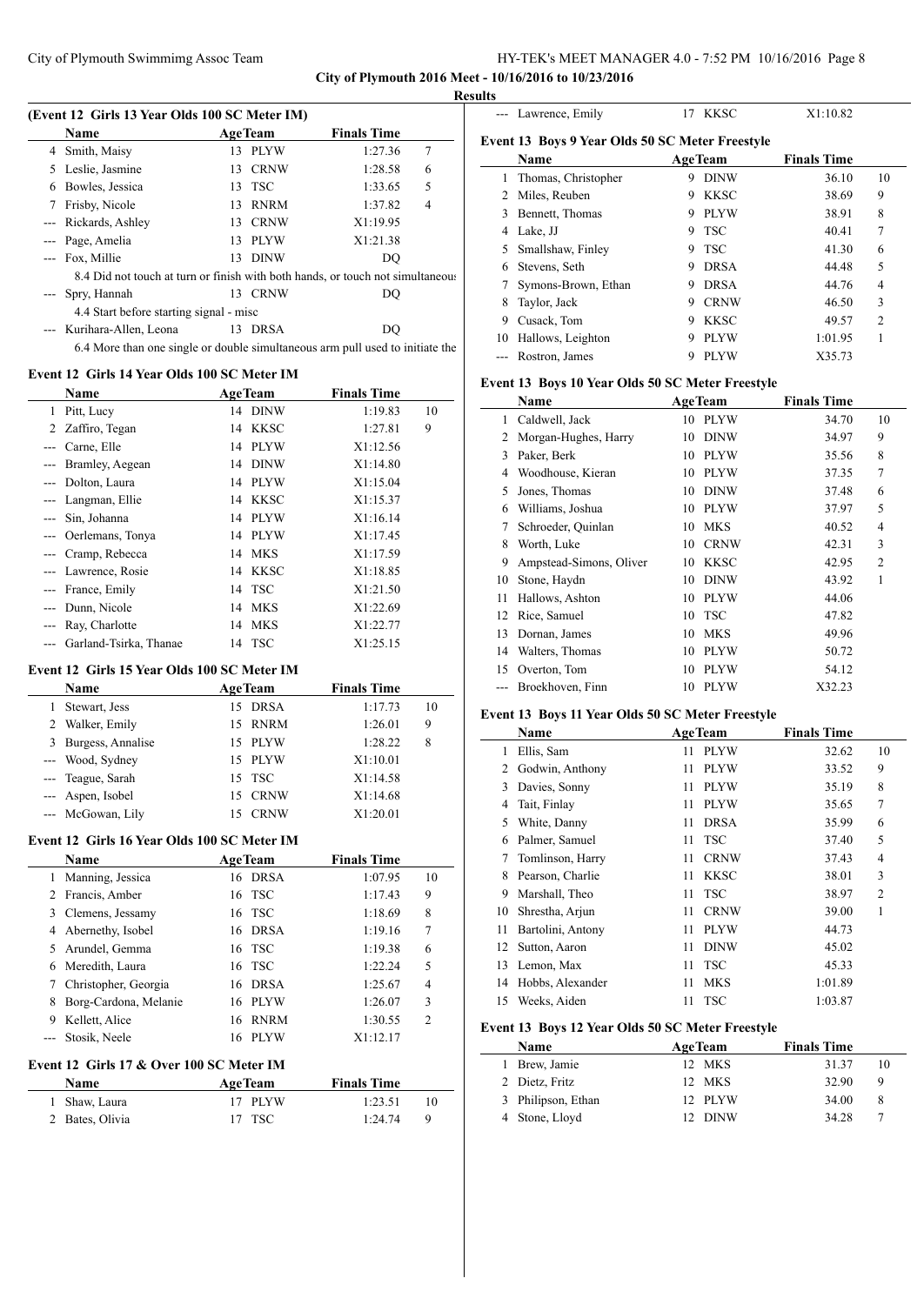# City of Plymouth Swimmimg Assoc Team HY-TEK's MEET MANAGER 4.0 - 7:52 PM 10/16/2016 Page 9 **City of Plymouth 2016 Meet - 10/16/2016 to 10/23/2016**

**Results**

L.

 $\equiv$ 

|     | (Event 13 Boys 12 Year Olds 50 SC Meter Freestyle) |                             |                    |    |
|-----|----------------------------------------------------|-----------------------------|--------------------|----|
|     | Name                                               | <b>AgeTeam</b>              | <b>Finals Time</b> |    |
| 5   | Browne, Henry                                      | 12 PLYW                     | 34.55              | 6  |
| 6   | Naylor, Oliver                                     | 12 CRNW                     | 35.60              | 5  |
|     | 7 Clark, Oscar                                     | 12 CRNW                     | 40.03              | 4  |
| --- | Cann. Joshua                                       | 12 PLYW                     | X30.61             |    |
|     |                                                    |                             |                    |    |
|     | Event 13 Boys 13 Year Olds 50 SC Meter Freestyle   |                             |                    |    |
|     | Name                                               | <b>AgeTeam</b><br>13 PLYW   | <b>Finals Time</b> |    |
| 1   | Darlington-Eyre, Rimae                             |                             | 29.85              | 10 |
| 2   | Morgan, Alfie                                      | 13<br><b>TSC</b><br>13 PLYW | 30.18              | 9  |
| 3   | Davis, Jon-Paul                                    | <b>TSC</b>                  | 30.67              | 8  |
|     | 4 Meredith, James                                  | 13                          | 32.78              | 7  |
|     | 5 Williams, Matthew                                | <b>PLYW</b><br>13           | 33.89              | 6  |
| 6   | Fox, Eddie                                         | 13 CRNW                     | 34.07              | 5  |
| 7   | Short, Leighton                                    | 13 DRSA                     | 34.17              | 4  |
| 8   | Davies, George                                     | 13 DRSA                     | 34.37              | 3  |
| 9   | Bott, Jason                                        | 13 RNRM                     | 34.74              | 2  |
| 10  | Burden, Callum                                     | <b>TSC</b><br>13            | 35.55              | 1  |
| 11  | Ampstead-Simons, Cameron                           | <b>KKSC</b><br>13           | 35.97              |    |
|     | Event 13 Boys 14 Year Olds 50 SC Meter Freestyle   |                             |                    |    |
|     | Name                                               | <b>AgeTeam</b>              | <b>Finals Time</b> |    |
| 1   | Suckling, Ben                                      | 14 CRNW                     | 27.78              | 10 |
| 2   | Pilgrim, Daniel                                    | 14<br><b>MKS</b>            | 28.07              | 9  |
| 3   | Paker, Batuhan                                     | <b>PLYW</b><br>14           | 28.59              | 8  |
| 4   | Bowles, Benjamin                                   | <b>TSC</b><br>14            | 34.22              | 7  |
| 5   | Sparrow, Archie                                    | <b>MKS</b><br>14            | 35.89              | 6  |
| --- | Plumb, Matt                                        | <b>DINW</b><br>14           | X26.34             |    |
|     |                                                    |                             |                    |    |
|     | Event 13 Boys 15 Year Olds 50 SC Meter Freestyle   |                             |                    |    |
|     | Name                                               | <b>AgeTeam</b>              | <b>Finals Time</b> |    |
| 1   | Osrin, Tommy                                       | 15 PLYW                     | 26.87              | 10 |
| 2   | Wong, Ray                                          | 15 PLYW                     | 27.42              | 9  |
| 3   | Oliver, Scott                                      | 15 PLYW                     | 27.72              | 8  |
| 4   | Charlton, Ethan                                    | 15 KKSC                     | 28.50              | 7  |
| 5   | Spry, Jackson                                      | 15<br><b>CRNW</b>           | 28.65              | 6  |
| 6   | Mills-Shute, Sam                                   | 15 CRNW                     | 29.05              | 5  |
| 7   | Burston, Sam                                       | 15<br><b>DRSA</b>           | 29.65              | 4  |
| 8   | Langmead, Stanley                                  | <b>DRSA</b><br>15           | 29.76              | 3  |
|     | --- Noble, Harry                                   | 15 DRSA                     | X24.90             |    |
|     | Rayment, Ethan                                     | <b>PLYW</b><br>15           | X25.61             |    |
|     | Event 13 Boys 16 Year Olds 50 SC Meter Freestyle   |                             |                    |    |
|     | Name                                               | <b>AgeTeam</b>              | <b>Finals Time</b> |    |
| 1   | Murphy, Jamie                                      | 16 PLYW                     | 25.35              | 10 |
| 2   | Cleal, Will                                        | <b>PLYW</b><br>16           | 25.64              | 9  |
| 3   | France, Jake                                       | <b>TSC</b><br>16            | 26.30              | 8  |
| 4   | Chan, Huggins                                      | <b>PLYW</b><br>16           | 26.40              | 7  |
| 5   | Brady, Joseph                                      | <b>DRSA</b><br>16           | 27.06              | 6  |
|     |                                                    |                             |                    |    |

 Cusack, Ben 16 KKSC 27.41 5 Leitch, Joe 16 DINW 27.72 4 --- O'Connor, Wolfram 16 PLYW X25.74

**Name Age Team Finals Time**  Stocks-Reid, James 20 PLYW 24.30 10 Greenwood, Nathan 17 PLYW 24.56 9 Rayment, Callum 17 PLYW 24.93 8 Raw, Alexander 17 PLYW 25.23 7

**Event 13 Boys 17 & Over 50 SC Meter Freestyle**

## Bowden, Finley 17 DRSA 25.71 6 Pound, Oliver 17 KKSC 26.15 5 Rookes, Nathaniel 23 TSC 26.35 4 Morgan, George 17 TSC 27.52 3 9 Turner, Sam 17 TSC 30.69 2 --- Fannon, Rob 21 PLYW X23.54

#### **Event 14 Girls 9 Year Olds 50 SC Meter Butterfly**

|                                             | Name                    |   | <b>AgeTeam</b> | <b>Finals Time</b> |    |
|---------------------------------------------|-------------------------|---|----------------|--------------------|----|
|                                             | Shute, Olivia           | 9 | <b>CRNW</b>    | 47.83              | 10 |
|                                             | 2 Tremayne, Holly       | 9 | <b>PLYW</b>    | 53.19              | 9  |
| 3                                           | Daniel, Katie           | 9 | <b>CRNW</b>    | 54.44              | 8  |
| 4                                           | Dawdry, Oceana          | 9 | <b>PLYW</b>    | 58.74              | 7  |
|                                             | 5 Benfield, Amelia      | 9 | <b>KKSC</b>    | 59.56              | 6  |
|                                             | --- Kirkham, Gracie-Mae | 9 | <b>CRNW</b>    | DO                 |    |
| 8.2 Arms not brought forward over the water |                         |   |                |                    |    |

## **Event 14 Girls 10 Year Olds 50 SC Meter Butterfly**

|                | Name                | <b>AgeTeam</b>    | <b>Finals Time</b> |                |
|----------------|---------------------|-------------------|--------------------|----------------|
| 1              | Griffiths, Ruby     | 10<br><b>PLYW</b> | 40.40              | 10             |
| $\overline{c}$ | Fraser, Scarlett    | <b>PLYW</b><br>10 | 40.57              | 9              |
| 3              | Murphy, Louise      | <b>MKS</b><br>10  | 40.89              | 8              |
| 4              | Chapman, Alice      | 10<br><b>DINW</b> | 41.47              | 7              |
| 5              | Murphy, Fiona       | 10<br><b>MKS</b>  | 42.03              | 6              |
| 6              | Powell, Erin        | <b>PLYW</b><br>10 | 42.34              | 5              |
| 7              | Wilson, Martha      | <b>PLYW</b><br>10 | 42.45              | $\overline{4}$ |
| 8              | D'Cunha, Jasmine    | <b>DINW</b><br>10 | 42.64              | 3              |
| 9              | Freeman, Holly      | <b>PLYW</b><br>10 | 43.15              | $\overline{2}$ |
| 10             | Schlussas, Isabella | 10<br><b>CRNW</b> | 43.69              | 1              |
| 11             | Stentiford, Phoebe  | <b>DRSA</b><br>10 | 44.74              |                |
| 12             | King, Sophia        | <b>DRSA</b><br>10 | 45.23              |                |
| 13             | Nicholls, Sarah     | 10<br><b>PLYW</b> | 46.49              |                |
| 14             | Walker, Carys       | 10<br><b>DRSA</b> | 49.49              |                |
| 15             | Harris, Megan       | <b>DINW</b><br>10 | 50.86              |                |
| 16             | Vatcher, Imogen     | 10<br><b>PLYW</b> | 53.61              |                |
| 17             | Frith, Connie       | <b>CRNW</b><br>10 | 54.60              |                |
| 18             | Chilton, Emma       | <b>DRSA</b><br>10 | 55.32              |                |
| 19             | Montgomery, Ruby    | <b>TSC</b><br>10  | 55.40              |                |
| 20             | Daymond, Sophie     | <b>TSC</b><br>10  | 59.52              |                |
| 21             | Buckley, Erika      | <b>MKS</b><br>10  | 1:01.88            |                |
| 22             | Priestley, Lily     | <b>CRNW</b><br>10 | 1:07.06            |                |
|                |                     |                   |                    |                |

## **Event 14 Girls 11 Year Olds 50 SC Meter Butterfly**

|    | Name              |    | <b>AgeTeam</b> | <b>Finals Time</b> |                |
|----|-------------------|----|----------------|--------------------|----------------|
| 1  | Dolton, Katie     | 11 | <b>PLYW</b>    | 38.89              | 10             |
| 2  | Evans, Klara      | 11 | <b>PLYW</b>    | 39.50              | 9              |
| 3  | Cowling, Morenwyn | 11 | <b>CRNW</b>    | 40.96              | 8              |
| 4  | Tinney, Olivia    | 11 | <b>PLYW</b>    | 42.23              | 7              |
| 5  | Walker, Hannah    | 11 | <b>TSC</b>     | 42.97              | 6              |
| 6  | Miles, Martha     | 11 | <b>TSC</b>     | 44.29              | 5              |
| 7  | Louis, Amelia     | 11 | <b>DRSA</b>    | 44.44              | $\overline{4}$ |
| 8  | Atkin, Mollie     | 11 | <b>CRNW</b>    | 44.92              | 3              |
| 9  | Walker, Charlotte | 11 | <b>TSC</b>     | 46.54              | $\overline{2}$ |
| 10 | Abbott, Ceira     | 11 | <b>PLYW</b>    | 46.90              | 1              |
| 11 | Tout, Millie      | 11 | <b>DINW</b>    | 48.61              |                |
| 12 | McVeigh, Cara     | 11 | <b>TSC</b>     | 48.85              |                |
| 13 | Stoate, Alice     | 11 | <b>TSC</b>     | 50.77              |                |
| 14 | Lovegrove, Grace  | 11 | <b>CRNW</b>    | 1:13.98            |                |
|    | Crews, Tia        | 11 | <b>DRSA</b>    | X36.31             |                |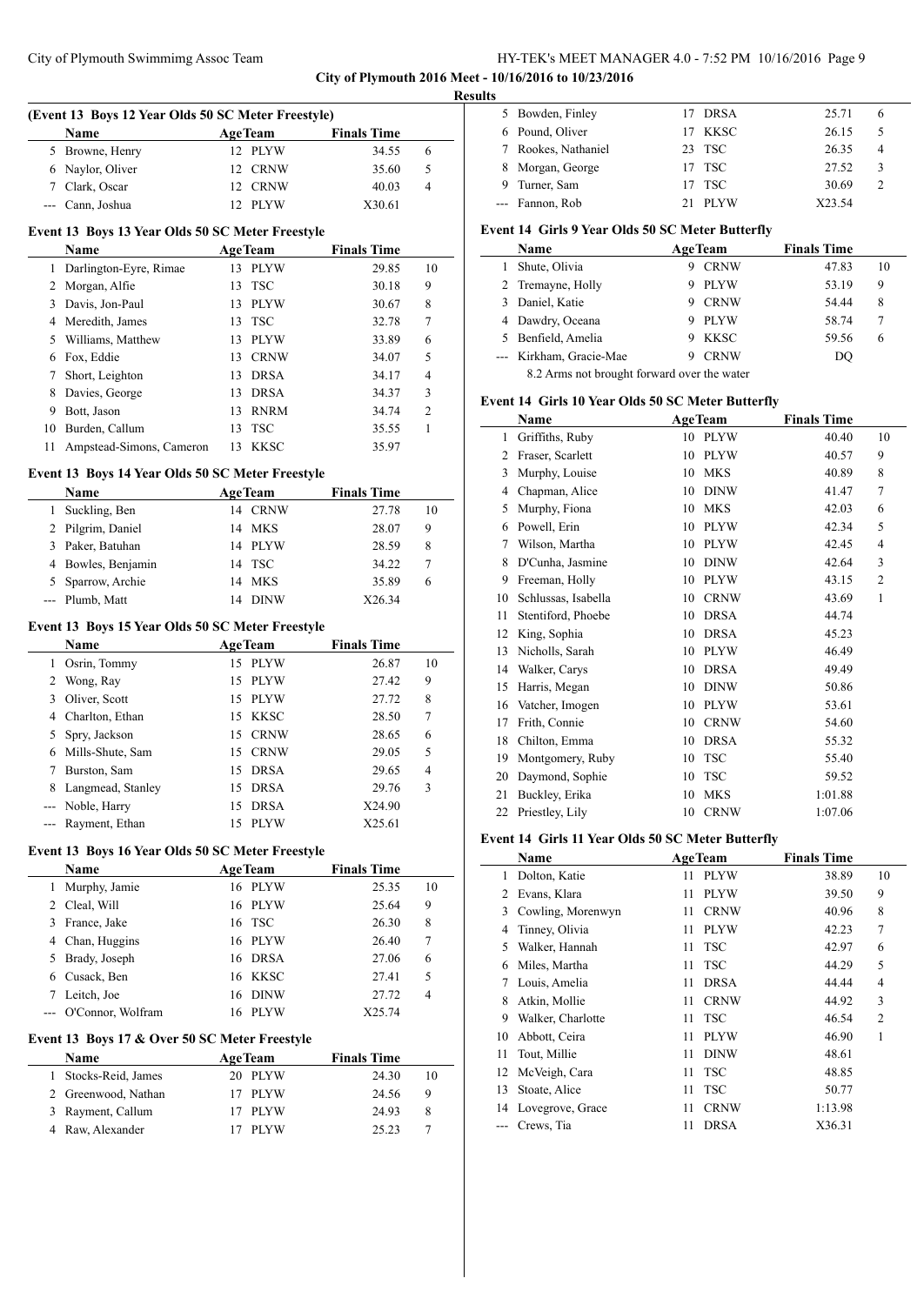|                                                       | HY-TEK's MEET MANAGER 4.0 - 7:52 PM 10/16/2016 Page 10 |  |
|-------------------------------------------------------|--------------------------------------------------------|--|
| City of Plymouth 2016 Meet - 10/16/2016 to 10/23/2016 |                                                        |  |

**Results**

| (Event 14 Girls 11 Year Olds 50 SC Meter Butterfly) |                |                    |  |  |  |  |
|-----------------------------------------------------|----------------|--------------------|--|--|--|--|
| <b>Name</b>                                         | <b>AgeTeam</b> | <b>Finals Time</b> |  |  |  |  |
| --- Hess, Annabelle                                 | 11 MKS         | DO                 |  |  |  |  |
| 8.3 Alternating movement of legs or feet            |                |                    |  |  |  |  |

## **Event 14 Girls 12 Year Olds 50 SC Meter Butterfly**

|    | <b>Name</b>          |    | <b>AgeTeam</b> | <b>Finals Time</b> |    |
|----|----------------------|----|----------------|--------------------|----|
| 1  | Chapman, Emily       |    | 12 DINW        | 32.67              | 10 |
| 2  | Cowling, Bryluen     | 12 | <b>CRNW</b>    | 35.90              | 9  |
| 3  | Morgan-Hughes, Emily | 12 | DINW           | 37.30              | 8  |
| 4  | Botley, Yana         | 12 | DINW           | 37.41              | 7  |
| 5  | Hine, Caitlin        | 12 | PLYW           | 37.56              | 6  |
| 6  | Massy, Willow        | 12 | CRNW           | 38.85              | 5  |
| 7  | Lindeque, Kate       | 12 | KKSC           | 39.40              | 4  |
| 8  | Smart, Aimee         | 12 | PLYW           | 40.80              | 3  |
| 9  | Dennis, Alexandra    | 12 | MKS            | 41.51              | 2  |
| 10 | Plumb, Millie        | 12 | DINW           | 43.13              | 1  |
| 11 | Koenner, Aleksandra  | 12 | <b>DRSA</b>    | 47.48              |    |
| 12 | Tilney, Charlotte    | 12 | <b>MKS</b>     | 47.60              |    |
| 13 | Aspen, Elizabeth     | 12 | <b>CRNW</b>    | 47.87              |    |
| 14 | Swart, Myah          | 12 | <b>CRNW</b>    | 47.93              |    |

#### **Event 14 Girls 13 Year Olds 50 SC Meter Butterfly**

|   | Name                  |    | <b>AgeTeam</b> | <b>Finals Time</b> |        |                |
|---|-----------------------|----|----------------|--------------------|--------|----------------|
|   | Cragg, Megan          | 13 | <b>PLYW</b>    |                    | 35.05  | 10             |
| 2 | Page, Amelia          | 13 | PLYW           |                    | 35.65  | 9              |
| 3 | Rickards, Ashley      | 13 | <b>CRNW</b>    |                    | 35.77  | 8              |
| 4 | Kurihara-Allen, Leona | 13 | <b>DRSA</b>    |                    | 37.08  | 7              |
| 5 | D'Cunha, Ella         | 13 | <b>DINW</b>    |                    | 38.11  | 6              |
| 6 | Rainford, Kate        | 13 | <b>DRSA</b>    |                    | 40.10  | 5              |
|   | Bowles, Jessica       | 13 | <b>TSC</b>     |                    | 40.70  | $\overline{4}$ |
| 8 | Smith, Maisy          | 13 | <b>PLYW</b>    |                    | 43.09  | 3              |
|   | Jones, Alicia         | 13 | <b>PLYW</b>    |                    | X32.69 |                |
|   | Murphy, Claire        | 13 | <b>MKS</b>     |                    | X33.46 |                |

# **Event 14 Girls 14 Year Olds 50 SC Meter Butterfly**

|    | <b>Name</b>      |    | <b>AgeTeam</b> | <b>Finals Time</b> |        |                |
|----|------------------|----|----------------|--------------------|--------|----------------|
| 1  | Poynter, Grace   | 14 | <b>PLYW</b>    |                    | 32.69  | 10             |
| 2  | Bramley, Aegean  | 14 | <b>DINW</b>    |                    | 34.26  | 9              |
| 3  | Haque, Miraal    |    | 14 PLYW        |                    | 34.55  | 8              |
| 4  | Pears, India     |    | 14 PLYW        |                    | 34.62  | 7              |
| 5  | Pitt, Lucy       | 14 | <b>DINW</b>    |                    | 34.73  | 6              |
| 6  | Lawrence, Rosie  |    | 14 KKSC        |                    | 34.81  | 5              |
| 7  | Oerlemans, Tonya |    | 14 PLYW        |                    | 35.39  | 4              |
| 8  | Langman, Ellie   | 14 | KKSC           |                    | 35.70  | 3              |
| 9  | France, Emily    |    | 14 TSC         |                    | 36.36  | $\overline{2}$ |
| 10 | Zaffiro, Tegan   |    | 14 KKSC        |                    | 36.98  | 1              |
| 11 | Burgess, Mary    | 14 | <b>PLYW</b>    |                    | 39.74  |                |
|    | Stephens, Issie  | 14 | PLYW           |                    | X31.20 |                |
|    | Sin, Johanna     | 14 | <b>PLYW</b>    |                    | X31.33 |                |

## **Event 14 Girls 15 Year Olds 50 SC Meter Butterfly**

|   | <b>Name</b>      |     | <b>AgeTeam</b> | <b>Finals Time</b> |    |
|---|------------------|-----|----------------|--------------------|----|
|   | Stewart, Jess    | 15. | <b>DRSA</b>    | 31.71              | 10 |
|   | 2 De Jager, Emma |     | 15 PLYW        | 32.21              | 9  |
| 3 | Wood, Sydney     |     | 15 PLYW        | 32.37              | 8  |
|   | 4 Teague, Sarah  |     | 15 TSC         | 34.59              |    |
|   | Philips, Lois    |     | 15 DRSA        | 36.08              | 6  |
|   | Walker, Emily    |     | <b>RNRM</b>    | 37.30              |    |

| 7 | McGowan, Lily                                     | 15              | <b>CRNW</b> | 38.57              | 4  |
|---|---------------------------------------------------|-----------------|-------------|--------------------|----|
|   | Harries, Megan                                    | 15              | <b>PLYW</b> | X31.91             |    |
|   | Event 14 Girls 16 Year Olds 50 SC Meter Butterfly |                 |             |                    |    |
|   | Name                                              | <b>AgeTeam</b>  |             | <b>Finals Time</b> |    |
| 1 | Manning, Jessica                                  | 16 DRSA         |             | 30.59              | 10 |
| 2 | Chitty, Hannah                                    | 16              | <b>TSC</b>  | 32.65              | 9  |
| 3 | Abernethy, Isobel                                 | 16              | <b>DRSA</b> | 33.92              | 8  |
| 4 | Meredith, Laura                                   | 16              | <b>TSC</b>  | 34.42              | 7  |
| 5 | Francis, Amber                                    | 16              | <b>TSC</b>  | 35.57              | 6  |
| 6 | Borg-Cardona, Melanie                             | 16              | <b>PLYW</b> | 37.28              | 5  |
| 7 | Kellett, Alice                                    | 16 RNRM         |             | 42.97              | 4  |
|   | Event 14 Girls 17 & Over 50 SC Meter Butterfly    |                 |             |                    |    |
|   |                                                   |                 |             |                    |    |
|   | Name                                              | <b>AgeTeam</b>  |             | <b>Finals Time</b> |    |
| 1 | Shaw, Laura                                       | 17 PLYW         |             | 41.15              | 10 |
|   | Event 15 Boys 9 Year Olds 200 SC Meter Backstroke |                 |             |                    |    |
|   | Name                                              | <b>AgeTeam</b>  |             | <b>Finals Time</b> |    |
| 1 | Miles, Reuben                                     | 9               | KKSC        | 3:24.18            | 10 |
| 2 | McSweeney, Alfie                                  | 9               | <b>DRSA</b> | 3:25.76            | 9  |
| 3 | Grenardo, Alexander                               | 9               | <b>PLYW</b> | 3:29.87            | 8  |
|   | Thomas, Christopher                               | 9               | <b>DINW</b> | DO                 |    |
|   | 6.5 Not on the back at finish                     |                 |             |                    |    |
|   | Lake, JJ                                          | 9<br><b>TSC</b> |             | DO                 |    |

# **Event 15 Boys 10 Year Olds 200 SC Meter Backstroke**

| <b>Name</b>            |     | <b>AgeTeam</b> | <b>Finals Time</b> |    |
|------------------------|-----|----------------|--------------------|----|
| 1 Broekhoven, Finn     | 10. | PLYW           | 2:54.97            | 10 |
| 2 Caldwell, Jack       |     | 10 PLYW        | 3:10.03            | 9  |
| 3 Morgan-Hughes, Harry | 10  | <b>DINW</b>    | 3:17.69            | 8  |
| 4 Jones, Thomas        | 10  | <b>DINW</b>    | 3:26.64            | 7  |
| 5 Stone, Haydn         | 10  | <b>DINW</b>    | 4:03.59            | 6  |
| --- Schroeder, Quinlan | 10  | <b>MKS</b>     | DO                 |    |
|                        |     |                |                    |    |

# 10.4 No contact with wall during turn or turn not made from wall or took stri

# **Event 15 Boys 11 Year Olds 200 SC Meter Backstroke**

|    | Name               |    | <b>AgeTeam</b> | <b>Finals Time</b> |    |
|----|--------------------|----|----------------|--------------------|----|
| ı. | George, Scott      | 11 | PLYW           | 3:05.50            | 10 |
|    | 2 Davies, Sonny    | 11 | <b>PLYW</b>    | 3:16.56            | 9  |
|    | 3 Tomlinson, Harry | 11 | <b>CRNW</b>    | 3:26.56            | 8  |
| 4  | Shrestha, Arjun    | 11 | <b>CRNW</b>    | 3:34.19            | 7  |
|    | 5 Pearson, Charlie | 11 | KKSC           | 3:46.63            | 6  |
| 6  | Bartolini, Antony  | 11 | <b>PLYW</b>    | 3:50.02            | 5  |
|    | Marshall, Theo     | 11 | <b>TSC</b>     | 3:50.17            | 4  |
|    | Hobbs, Alexander   | 11 | <b>MKS</b>     | 4:11.63            | 3  |
|    | Washburn, Finn     |    | <b>PLYW</b>    | X2:36.90           |    |

#### **Event 15 Boys 12 Year Olds 200 SC Meter Backstroke**

| Name                   | <b>AgeTeam</b>    | <b>Finals Time</b> |                |
|------------------------|-------------------|--------------------|----------------|
| Williams, Cameron<br>1 | 12 PLYW           | 2:45.05            | 10             |
| 2 Ray, Peter           | 12 TSC            | 2:47.47            | 9              |
| Anderson, Tane<br>3    | 12 PLYW           | 2:54.88            | 8              |
| 4 Philipson, Ethan     | 12 PLYW           | 2:55.35            | 7              |
| 5 Dietz, Fritz         | 12 MKS            | 2:58.95            | 6              |
| Stone, Lloyd<br>6      | 12 DINW           | 2:59.40            | 5              |
| Browne, Henry          | 12 PLYW           | 3:06.34            | 4              |
| Clark, Oscar           | <b>CRNW</b><br>12 | 3:27.01            | 3              |
| Cornish, Sam           | <b>PLYW</b>       | 3:27.98            | $\mathfrak{D}$ |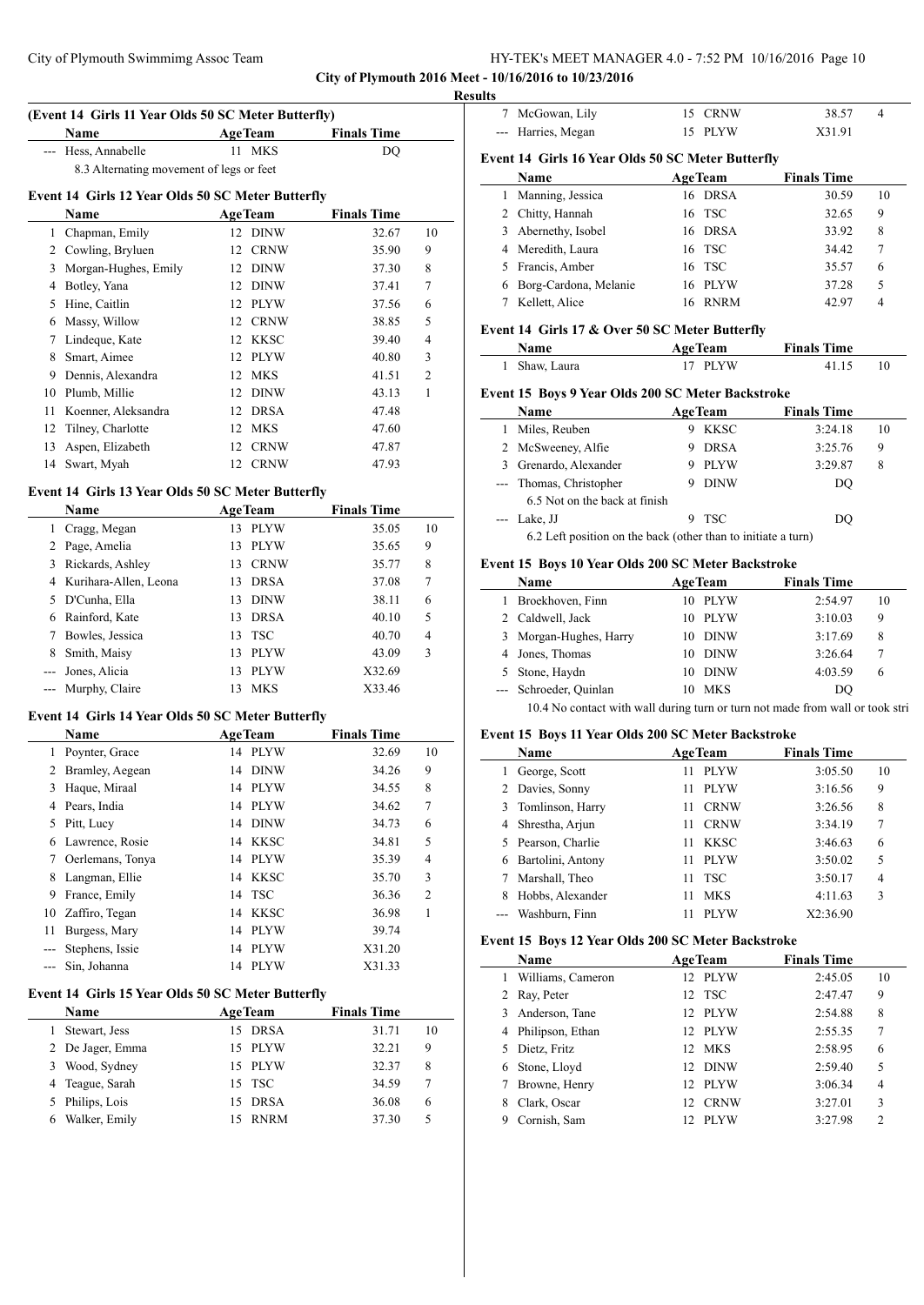## City of Plymouth Swimmimg Assoc Team HY-TEK's MEET MANAGER 4.0 - 7:52 PM 10/16/2016 Page 11 **City of Plymouth 2016 Meet - 10/16/2016 to 10/23/2016**

**Results**

|                | Event 15 Boys 13 Year Olds 200 SC Meter Backstroke                               |    |                           |                               |                |
|----------------|----------------------------------------------------------------------------------|----|---------------------------|-------------------------------|----------------|
|                | Name                                                                             |    | <b>AgeTeam</b>            | <b>Finals Time</b>            |                |
|                | 1 Dobel, Jon                                                                     |    | 13 PLYW                   | 2:33.83                       | 10             |
|                | 2 Stewart, Sam                                                                   |    | 13 PLYW                   | 2:49.13                       | 9              |
|                | 3 Short, Leighton                                                                |    | 13 DRSA                   | 2:53.38                       | 8              |
|                | 4 Fox. Eddie                                                                     |    | 13 CRNW                   | 3:10.28                       | 7              |
|                | --- Robinson, Connor                                                             |    | 13 PLYW                   | X2:32.95                      |                |
|                | --- Darlington-Eyre, Rimae                                                       |    | 13 PLYW                   | X2:36.77                      |                |
|                | Event 15 Boys 14 Year Olds 200 SC Meter Backstroke                               |    |                           |                               |                |
|                | <b>Name</b>                                                                      |    | AgeTeam                   | <b>Finals Time</b>            |                |
|                | 1 Paker, Batuhan                                                                 |    | 14 PLYW                   | 2:34.11                       | 10             |
|                | --- Sparrow, Archie                                                              |    | 14 MKS                    | DO                            |                |
|                | 6.3 Totally submerged, (except for first 15m following the start or turn or at t |    |                           |                               |                |
|                | Event 15 Boys 15 Year Olds 200 SC Meter Backstroke                               |    |                           |                               |                |
|                | Name                                                                             |    | <b>AgeTeam</b>            | <b>Finals Time</b>            |                |
|                | 1 Noble, Harry                                                                   |    | 15 DRSA                   | 2:13.39                       | 10             |
|                | 2 Spry, Jackson                                                                  |    | 15 CRNW                   | 2:27.51                       | 9              |
|                | 3 Wong, Ray                                                                      |    | 15 PLYW                   | 2:32.71                       | 8              |
|                | 4 Mills-Shute, Sam                                                               |    | 15 CRNW                   | 2:36.35                       | 7              |
|                | Event 15 Boys 17 & Over 200 SC Meter Backstroke                                  |    |                           |                               |                |
|                | <b>Name</b>                                                                      |    | <b>AgeTeam</b>            | <b>Finals Time</b>            |                |
|                | 1 Tibbetts, Joseph                                                               |    | 17 PLYW                   | 2:16.81                       | 10             |
|                | --- Lee, Christopher                                                             |    | 22 PLYW                   | X2:09.85                      |                |
|                | --- Dinham, Sam                                                                  |    | 18 PLYW                   | X2:12.63                      |                |
|                |                                                                                  |    |                           |                               |                |
|                | Event 16 Girls 9 Year Olds 200 SC Meter Freestyle                                |    |                           | <b>Finals Time</b>            |                |
| $\mathbf{1}$   | Name<br>Kinsman, Blythe                                                          |    | <b>AgeTeam</b><br>9 PLYW  | 2:53.98                       | 10             |
|                | 2 Kinsey, Alice                                                                  |    | 9 CRNW                    | 3:09.91                       | 9              |
| 3              | Riggott, Matilda                                                                 |    | 9 MKS                     | 3:21.66                       | 8              |
|                | 4 Tilney, Hannah                                                                 |    | 9 MKS                     | 3:25.09                       | 7              |
|                | 5 Shute, Olivia                                                                  |    | 9 CRNW                    | 3:32.02                       | 6              |
|                | 6 Braine, Verity                                                                 |    | 9 PLYW                    | 3:34.95                       | 5              |
|                | 7 Dawdry, Oceana                                                                 |    | 9 PLYW                    | 3:39.02                       | 4              |
| 8              | Tremayne, Holly                                                                  |    | 9 PLYW                    | 3:41.17                       | 3              |
| 9              | Heal, Daisy                                                                      |    | 9 MKS                     | 3:42.01                       | $\overline{c}$ |
| 10             | Daniel, Katie                                                                    |    | 9 CRNW                    | 3:48.85                       | 1              |
|                | 11 Dawdry, Skyla                                                                 |    | 9 PLYW                    | 3:57.64                       |                |
| 12             | Kirkham, Gracie-Mae                                                              | 9. | <b>CRNW</b>               | 4:06.05                       |                |
|                | 13 Hess, Louisa                                                                  | 9. | MKS                       | 4:10.07                       |                |
|                | --- Pollak, Isla                                                                 | 9  | <b>DINW</b>               | DQ                            |                |
|                | 5.2 Did not touch the wall at the turn or finish                                 |    |                           |                               |                |
|                |                                                                                  |    |                           |                               |                |
|                | Event 16 Girls 10 Year Olds 200 SC Meter Freestyle                               |    |                           |                               |                |
| 1              | Name<br>Botley, Leila                                                            |    | <b>AgeTeam</b><br>10 DINW | <b>Finals Time</b><br>2:44.92 | 10             |
| $\overline{2}$ | Andrews, Millie                                                                  | 10 | <b>PLYW</b>               | 2:46.38                       | 9              |
|                | 3 Powell, Erin                                                                   |    | 10 PLYW                   | 2:51.15                       | 8              |
|                | 4 Chapman, Alice                                                                 |    | 10 DINW                   | 2:51.37                       | 7              |
| 5              | Griffiths, Ruby                                                                  |    | 10 PLYW                   | 2:53.72                       | 6              |
|                | 6 Schlussas, Isabella                                                            |    | 10 CRNW                   | 2:56.71                       | 5              |
| 7              | Fraser, Scarlett                                                                 |    |                           |                               | 4              |
|                |                                                                                  |    | 10 PLYW                   | 2:56.76                       |                |
| 8              | Nicholls, Sarah                                                                  |    | 10 PLYW                   | 2:57.89                       | 3<br>2         |
| 9.             | D'Cunha, Jasmine                                                                 |    | 10 DINW                   | 3:00.49                       | 1              |
| 10             | Oman, Madison                                                                    | 10 | <b>DINW</b>               | 3:01.15                       |                |
| 11             | Maguire, Orla                                                                    | 10 | <b>TSC</b>                | 3:11.20                       |                |
|                |                                                                                  |    |                           |                               |                |

| 12 Mugleston, Kate    | 10 | <b>CRNW</b> | 3:19.77 |
|-----------------------|----|-------------|---------|
| 13 Perkins, Kaia-Lily | 10 | <b>PLYW</b> | 3:31.09 |
| 14 Montgomery, Ruby   | 10 | <b>TSC</b>  | 3:31.90 |
| 15 Davis, Charlotte   | 10 | MKS         | 3:37.00 |
| 16 Frith, Connie      | 10 | <b>CRNW</b> | 3:37.48 |
| 17 Jones, Abigail     | 10 | <b>CRNW</b> | 3:47.97 |
| 18 Hearnden, Eryn     | 10 | <b>CRNW</b> | 3:51.62 |
| 19 Priestley, Lily    | 10 | <b>CRNW</b> | 4:02.72 |
| 20 King, Lyla         | 10 | <b>CRNW</b> | 4:12.56 |

## **Event 16 Girls 11 Year Olds 200 SC Meter Freestyle**

| Name |                   |    | <b>AgeTeam</b> | <b>Finals Time</b> |                |
|------|-------------------|----|----------------|--------------------|----------------|
| 1    | Bryant, Izzy      | 11 | <b>PLYW</b>    | 2:29.90            | 10             |
| 2    | Baird, Bella      | 11 | <b>PLYW</b>    | 2:37.07            | 9              |
| 3    | Cragg, Eva        | 11 | <b>PLYW</b>    | 2:41.18            | 8              |
| 4    | Hutchinson, Niamh | 11 | <b>PLYW</b>    | 2:42.18            | 7              |
| 5    | Bain, Jemma       | 11 | <b>PLYW</b>    | 2:42.48            | 6              |
| 6    | Miles, Martha     | 11 | <b>TSC</b>     | 2:43.86            | 5              |
| 7    | Sheil, Isabel     | 11 | <b>MKS</b>     | 2:44.50            | 4              |
| 8    | Wright, Libby     | 11 | <b>PLYW</b>    | 2:44.60            | 3              |
| 9    | Hess, Annabelle   | 11 | <b>MKS</b>     | 2:46.01            | $\overline{2}$ |
| 10   | Cowling, Morenwyn | 11 | <b>CRNW</b>    | 2:50.16            | 1              |
| 11   | Walker, Hannah    | 11 | <b>TSC</b>     | 2:50.74            |                |
| 12   | Hall, Angelean    | 11 | <b>PLYW</b>    | 2:51.94            |                |
| 13   | Roberts, Amy      | 11 | <b>TSC</b>     | 2:56.92            |                |
| 14   | Mitchell, Alice   | 11 | <b>PLYW</b>    | 3:00.19            |                |
| 15   | Evans, Klara      | 11 | <b>PLYW</b>    | 3:03.11            |                |
| 16   | Abbott, Ceira     | 11 | <b>PLYW</b>    | 3:09.05            |                |
| 17   | Stewart, Jessica  | 11 | <b>KKSC</b>    | 3:24.12            |                |
| 18   | McVeigh, Cara     | 11 | <b>TSC</b>     | 3:55.47            |                |

# **Event 16 Girls 12 Year Olds 200 SC Meter Freestyle**

|     | <b>Name</b>              | <b>AgeTeam</b>    | <b>Finals Time</b> |                |
|-----|--------------------------|-------------------|--------------------|----------------|
| 1   | Cutler, Katie            | 12 PLYW           | 2:26.59            | 10             |
| 2   | Davenport, Angel-Skye    | <b>PLYW</b><br>12 | 2:27.36            | 9              |
| 3   | Maticiuc, Alexandra      | <b>PLYW</b><br>12 | 2:29.36            | 8              |
| 4   | Brownridge, Aimee        | <b>PLYW</b><br>12 | 2:36.76            | 7              |
| 5   | Dennis, Alexandra        | <b>MKS</b><br>12  | 2:37.51            | 6              |
| 6   | Hine, Caitlin            | <b>PLYW</b><br>12 | 2:37.93            | 5              |
| 7   | Massy, Willow            | <b>CRNW</b><br>12 | 2:41.57            | $\overline{4}$ |
| 8   | Riggott, Amelia          | <b>MKS</b><br>12  | 2:42.73            | 3              |
| 9   | Kuan, Candace            | <b>PLYW</b><br>12 | 2:45.71            | $\overline{2}$ |
| 10  | Paltanaviciute, Karolina | <b>PLYW</b><br>12 | 2:49.27            | 1              |
| 11  | Lindeque, Kate           | <b>KKSC</b><br>12 | 2:56.84            |                |
| 12  | Swart, Myah              | <b>CRNW</b><br>12 | 3:00.39            |                |
| 13  | Sparrow, Persephone      | <b>MKS</b><br>12  | 3:00.91            |                |
| 14  | Inness, Taylor           | <b>PLYW</b><br>12 | 3:05.48            |                |
| 15  | Nichol-Garcia, Isabel    | <b>MKS</b><br>12  | 3:08.12            |                |
| 16  | Davis, Isabelle          | <b>MKS</b><br>12  | 3:09.90            |                |
| 17  | Hearnden, Megan          | <b>CRNW</b><br>12 | 3:51.69            |                |
| --- | Cornish, Emily           | <b>PLYW</b><br>12 | X2:24.17           |                |
|     | Chapman, Emily           | <b>DINW</b><br>12 | X2:25.99           |                |
|     | Cowling, Bryluen         | <b>CRNW</b><br>12 | X2:31.43           |                |

# **Event 16 Girls 13 Year Olds 200 SC Meter Freestyle**

| <b>Name</b>        | <b>AgeTeam</b> | <b>Finals Time</b> |   |  |
|--------------------|----------------|--------------------|---|--|
| 1 Cragg, Megan     | 13 PLYW        | 2:22.91            |   |  |
| 2 Rickards, Ashley | 13 CRNW        | 2:36.52            | 9 |  |
| 3 D'Cunha, Ella    | 13 DINW        | 2:38.79            |   |  |